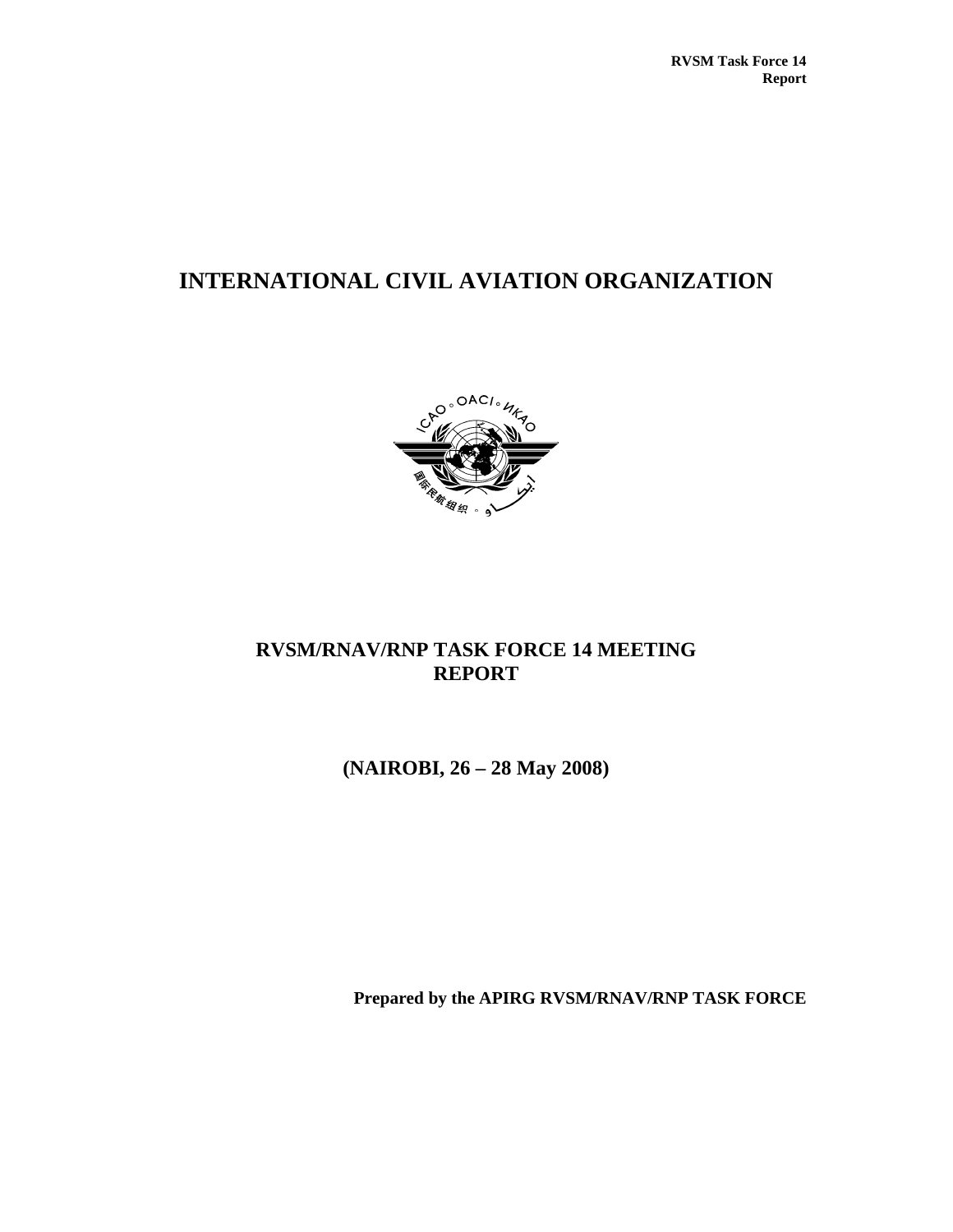The RVSM/RNAV/RNP Task Force is a Task Force of the AFI Planning and Implementation Regional Group (APIRG).

Its Reports are therefore submitted to APIRG through the ATS/AIS/SAR Sub-Group for review and action.

The designations employed and the presentation of material in this publication do not imply the expression of any opinion whatsoever on the part of ICAO concerning the legal status of any country, territory, city or area or of its authorities, or concerning the delimitation of its frontiers or boundaries.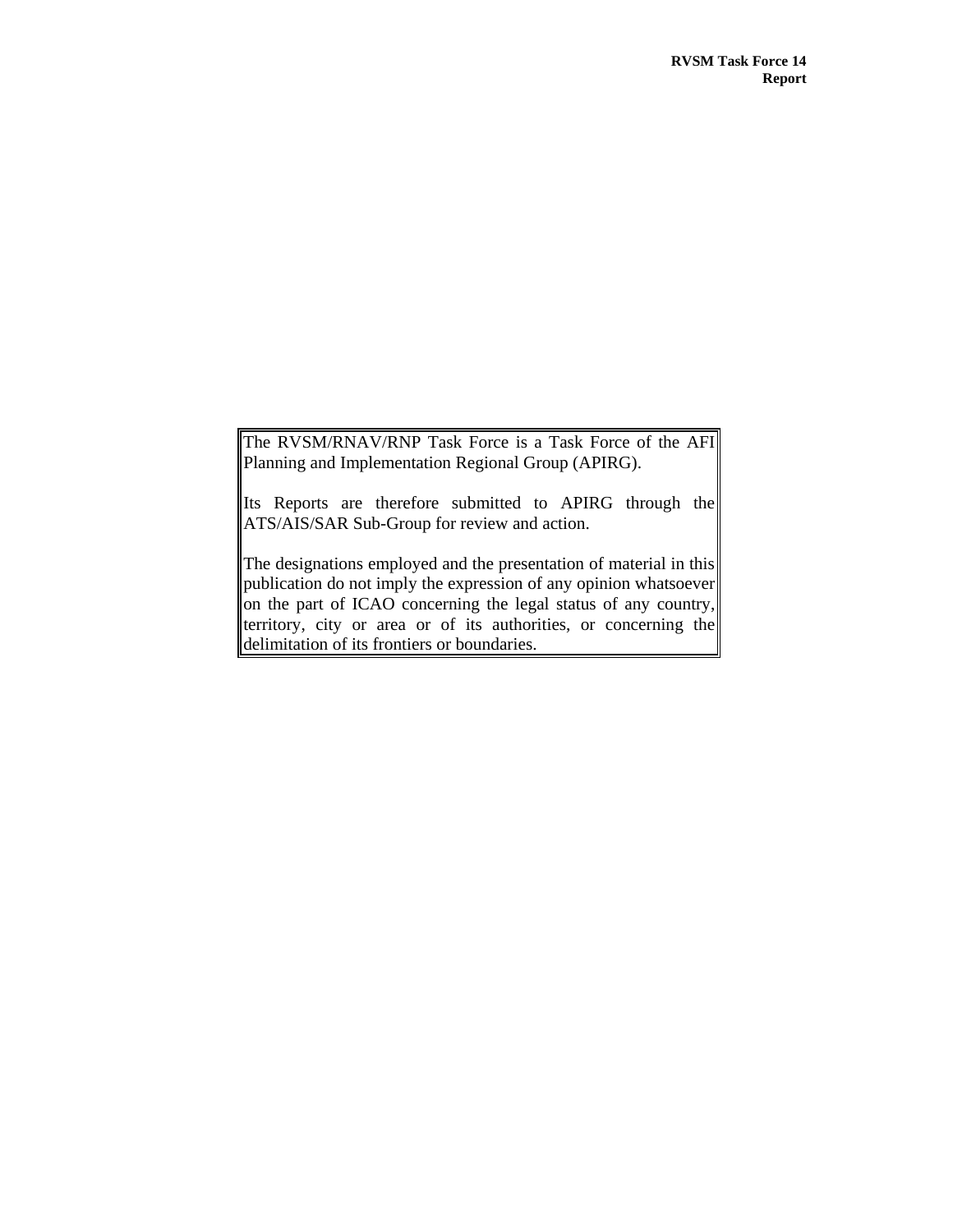# **Table of Contents**

# Page

# Appendices:

| Appendix A:        | List of Participants                                   |
|--------------------|--------------------------------------------------------|
| <b>Appendix B:</b> | Status of AFI RVSM States - Readiness Survey           |
| Appendix C:        | PISC (not attached, in website:www.icao.int/esaf/rvsm) |
| <b>Appendix D:</b> | AFI RVSM Switch-Over Plan                              |
| Appendix E:        | AFI RVSM Strategy/Action Plan                          |

 $-----$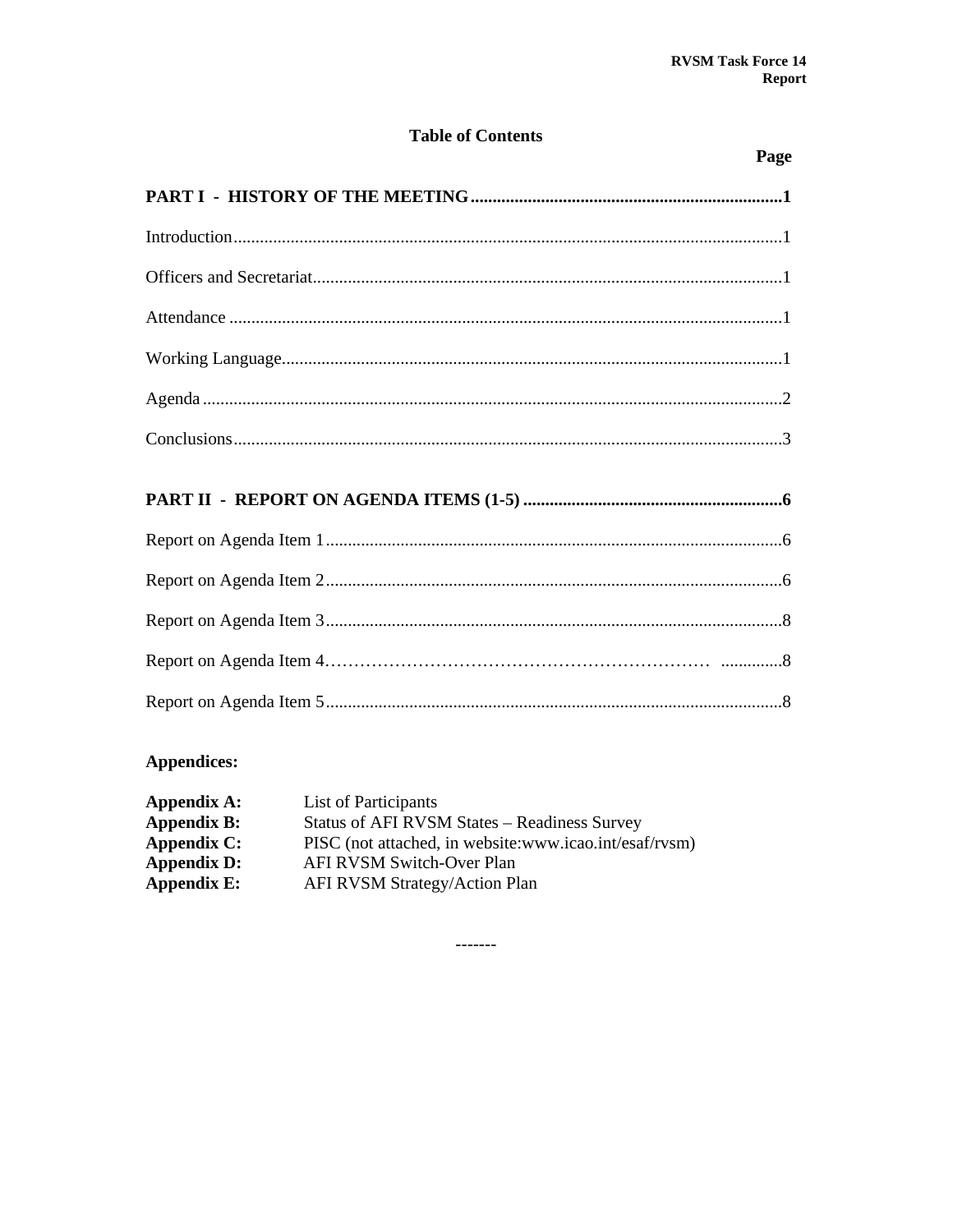# **PART I - HISTORY OF THE MEETING**

#### **1. Introduction**

1.1 The Fourteenth meeting of the RVSM Task Force (RVSM/TF/14) was convened at the ICAO ESAF Office Nairobi from 26 to 28 May 2008.

1.2 The Reduced Vertical Separation Minimum Task Force 14 meeting was opened by Mr. Geoffrey Moshabesha, Regional Director, ICAO ESAF Office, Nairobi. The Regional Director appreciated the Task Force's consistency in carrying out the work assigned to it by APIRG in taking crucial decisions in pursuance to the tasks in the Strategy/Action Plan. He highlighted some important elements of the Task Force's activities and urged the States to continue the appreciable commitment in the process of RVSM implementation in the AFI airspace. He thanked the RVSM Task Force Project Management Team (PMT), for the guidance to the Task Force in order to promote the AFI RVSM implementation programme. He urged the meeting to continue unabatedly in pursuing the activities in the strategy/action Plan in AFI RVSM programme and emphasized the need for PMT to diligently follow up the activities in the Switch-Over Plan (SWOP) in order to meet the target date for the implementation of RVSM in the Region on 25 September 2008. Furthermore he urged the participants to be frank in their discussions so that realistic conclusions can be reached.

## **2. Officers and Secretariat**

2.1 Mr. Apolo Kharuga, Regional Officer, Air Traffic Management from the ICAO ESAF Office, Nairobi, was the Secretary/Moderator of the meeting. He was assisted by Mr. Konan Brou, Regional Officer, Air Traffic Management, ICAO ESAF; Mr. Drazen Gardilcic Technical Officer, ATM HQ and Mr. Kevin Ewels, Manager of the AFI RVSM Monitoring Agency (ARMA).

#### **3. Attendance**

3.1 The meeting was attended by forty four (44) participants from twenty (20) States and five (5) international organizations namely; IFALPA, IFATCA, ASECNA, IATA and FAA. The list of participants is at **Appendix A** to this report.

------

#### **4. Working Language**

4.1 The meeting was conducted in the English language.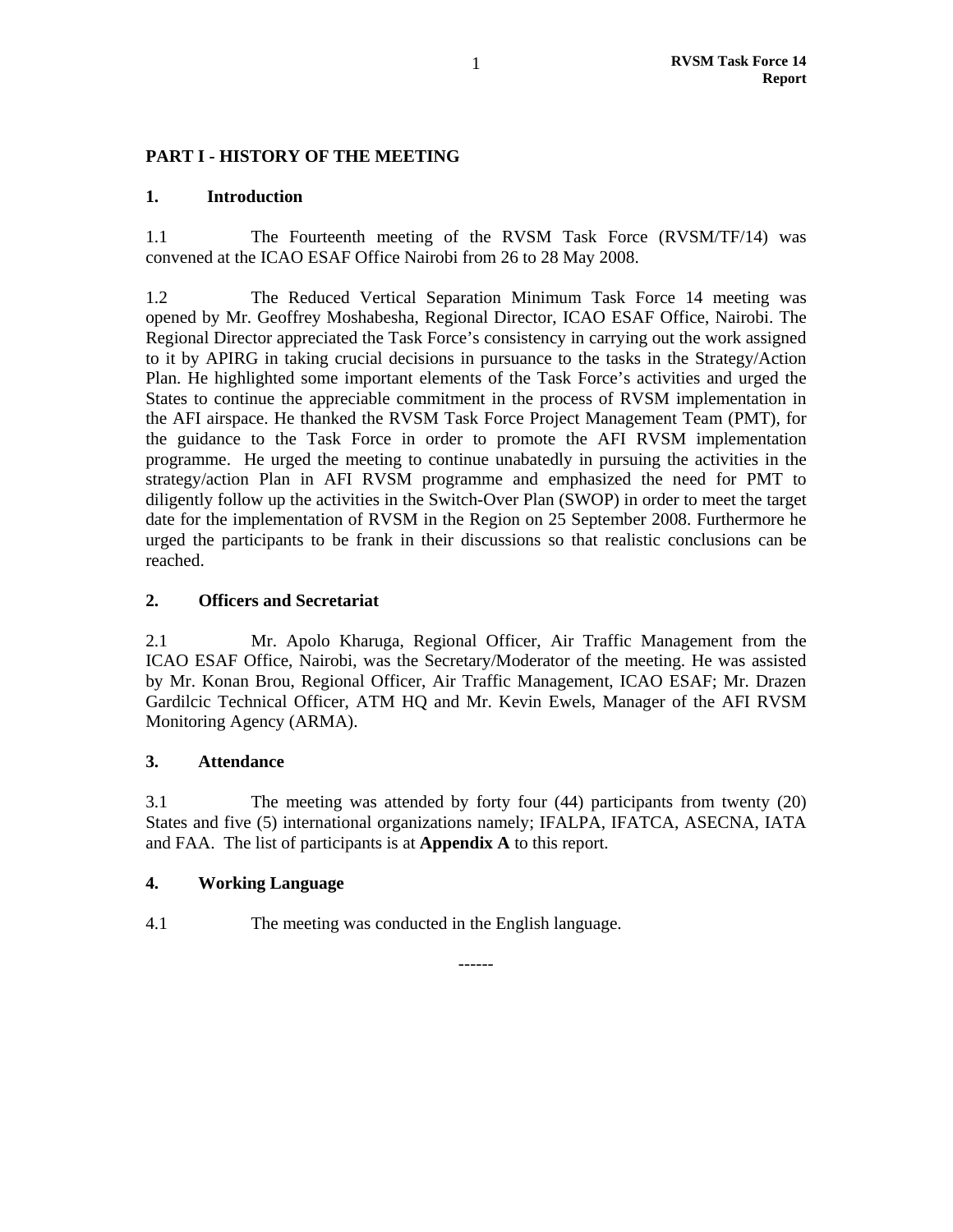# **5. AGENDA**

#### **5.1 Agenda Item 1**

Review and follow-up of the conclusions of the Thirteenth Meeting of APIRG RVSM/RNAV/RNP Task Force (RVSM TF/13) as well as the relevant conclusions of APIRG 16 meeting.

## **5.2 Agenda Item 2**

Review of major activities of the RVSM Task Force

- a) ARMA Report
- b) AFI RVSM State Readiness Survey
- c) Status of ATS Letters of Agreement/Procedure (LoA/LoP)
- d) Review of the Switch-Over Plan
- e) Review of the ANC WP relating to RVSM implementation.

# **5.3 Agenda Item 3**

Review and update the RVSM Strategy/Action Plan.

## **5.4 Agenda Item 4**

Implementation of RVSM in the AFI Region by IFALPA

## **5.5 Agenda Item 5**

Implementation of RVSM in the AFI Region by IATA

# **5.6 Agenda Item 6**

Any Other Business

---------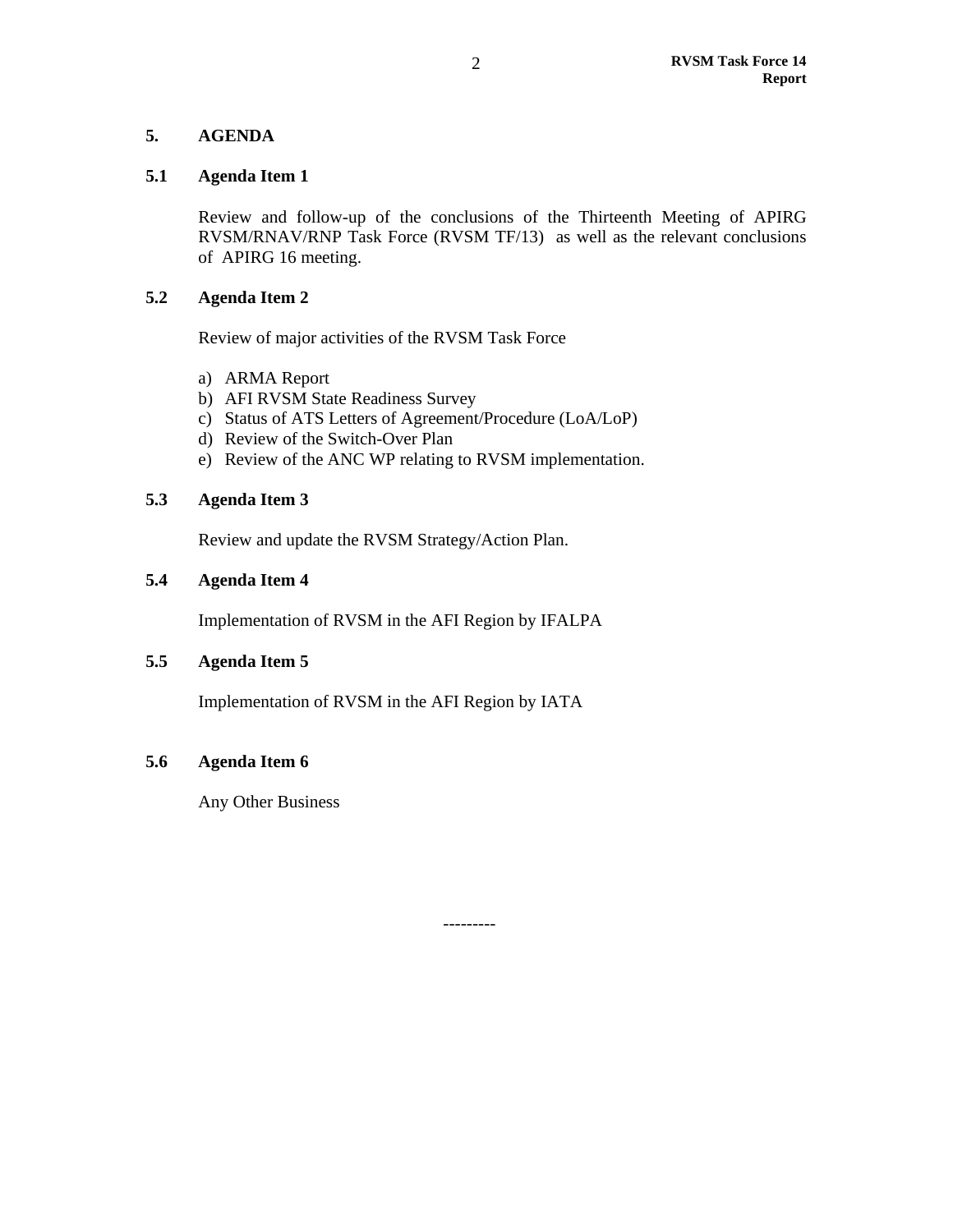# **CONCLUSIONS AND DECISION**

| <b>Number</b>           | <b>Title</b>                                                                                                                                                                                                                                                                                                                                         |
|-------------------------|------------------------------------------------------------------------------------------------------------------------------------------------------------------------------------------------------------------------------------------------------------------------------------------------------------------------------------------------------|
| <b>Conclusion 14/1:</b> | Safety assessment data and incident reporting                                                                                                                                                                                                                                                                                                        |
|                         | That:<br>States continue stringent incident reporting measures and take<br>a)<br>appropriate remedial actions as required; and<br>b) States intensify their efforts in reducing the incidents.                                                                                                                                                       |
|                         |                                                                                                                                                                                                                                                                                                                                                      |
| Conclusion 14/2:        | Reporting of data for monitoring and/or carrying out safety<br>assessment                                                                                                                                                                                                                                                                            |
|                         | That States continue to provide the required safety assessment data to<br>ARMA on a monthly basis using Forms 1, 2, 3 and 4.                                                                                                                                                                                                                         |
| Conclusion 14/3:        | Seminars/training of all personnel involved with the<br>implementation of RVSM in the AFI Region                                                                                                                                                                                                                                                     |
|                         | That:                                                                                                                                                                                                                                                                                                                                                |
|                         | a) Seminars/training continue to be conducted in the Region as well<br>at national level for all personnel involved in the<br><b>as</b><br>implementation of RVSM; and<br>b) States having difficulties in implementing RVSM implementation<br>training may either individually or in group explore the possibility<br>of seeking outside expertise. |
| <b>Conclusion 14/4:</b> | <b>State RVSM Readiness Assessment</b>                                                                                                                                                                                                                                                                                                               |
|                         | That ICAO circulate the checklist for State Readiness Assessment<br>(Appendix B) for confirmation as a quality assurance.                                                                                                                                                                                                                            |
| <b>Conclusion 14/5:</b> | <b>Pre-Implementation Safety Case (PISC)</b>                                                                                                                                                                                                                                                                                                         |
|                         | That the PISC at Appendix C be submitted to the ANC for review<br>and approval.                                                                                                                                                                                                                                                                      |
|                         | Note: The PISC not attached but can be found at the ICAO Web site:<br>www.icao.int/esaf/rvsm.                                                                                                                                                                                                                                                        |
| <b>Conclusion 14/6:</b> | <b>RVSM Switch-Over Plan</b>                                                                                                                                                                                                                                                                                                                         |
|                         | That ICAO circulate to States the Switch-Over Plan (SWOP) at<br><b>Appendix D</b> for their necessary action.                                                                                                                                                                                                                                        |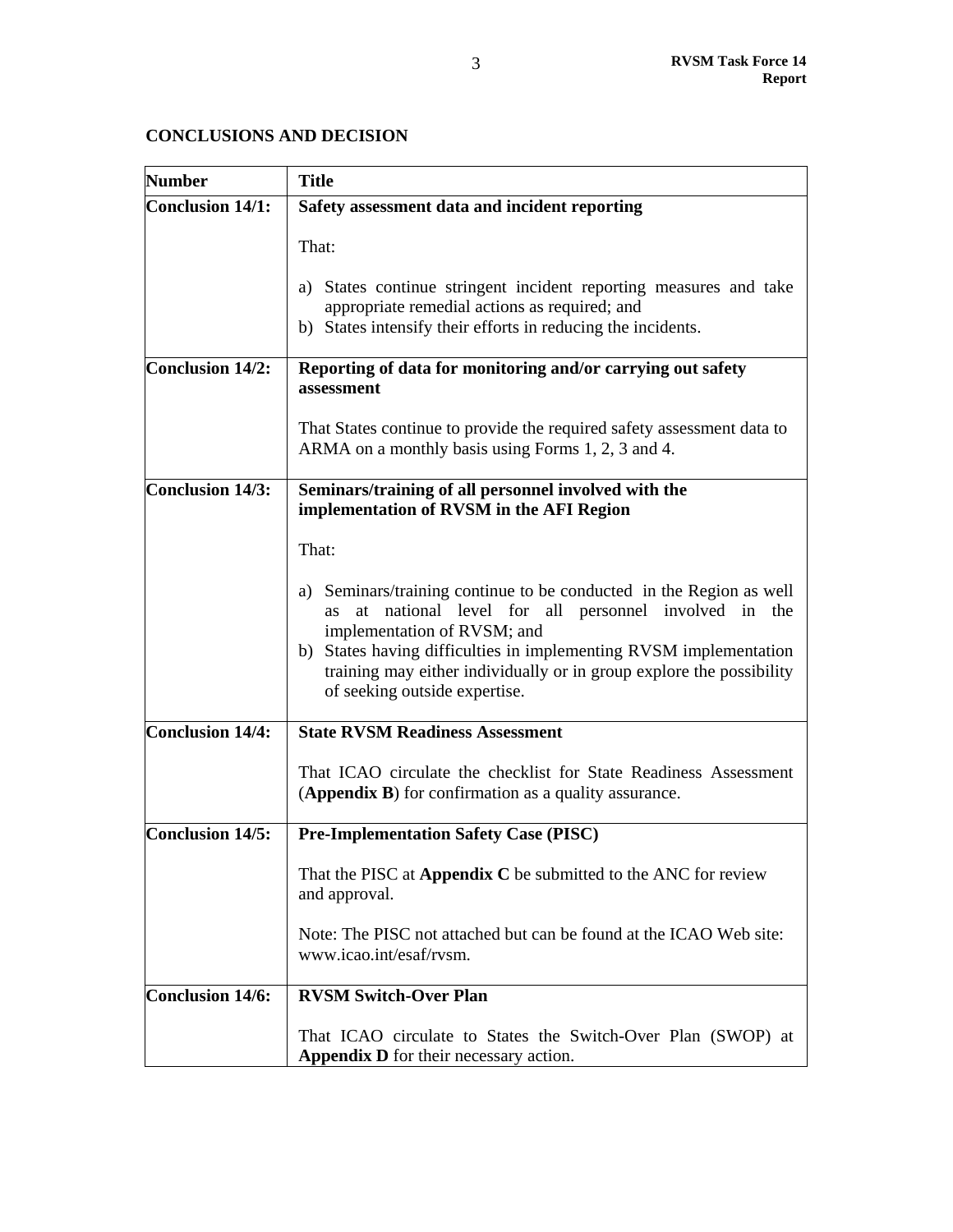| <b>Number</b>            | <b>Title</b>                                                                                                                                                                                                                                                                                                                                                                                         |
|--------------------------|------------------------------------------------------------------------------------------------------------------------------------------------------------------------------------------------------------------------------------------------------------------------------------------------------------------------------------------------------------------------------------------------------|
| <b>Conclusion 14/7:</b>  | <b>ATS Letters of Procedure/Agreement</b>                                                                                                                                                                                                                                                                                                                                                            |
|                          | That States update their Letter of Procedure/Agreement to incorporate<br>RVSM procedures as soon as possible, in order to meet the targets<br>indicated in the SWOP.                                                                                                                                                                                                                                 |
| <b>Conclusion 14/8:</b>  | <b>AFI RVSM Strategy/Action Plan</b>                                                                                                                                                                                                                                                                                                                                                                 |
|                          | That the updated AFI RVSM Strategy/Action Plan at Appendix E be<br>circulated to States for quality assurance.                                                                                                                                                                                                                                                                                       |
| <b>Conclusion 14/9:</b>  | <b>APIRG Conclusion 16/38</b>                                                                                                                                                                                                                                                                                                                                                                        |
|                          | That in relation to APIRG Conclusion 16/38, in light of reports of<br>CNS improvements presented to the meeting, the Task Force agreed<br>that APIRG Conclusion 16/38 should be considered closed.                                                                                                                                                                                                   |
| Conclusion $14/10$ :     | <b>Communications problems in AFI</b>                                                                                                                                                                                                                                                                                                                                                                |
|                          | That:<br>in relation to concerns expressed by IFALPA about poor<br>a)<br>communications performance in some States, the TF requested<br>that IATA provide communication deficiency reports for these<br>States for the past six months; and<br>b) this information to be transmitted to ICAO by 6 June 2008 in<br>order to incorporate these data to the ANC presentation on 19<br><b>June 2008.</b> |
| <b>Conclusion 14/11:</b> | <b>IFALPA and IFATCA as full PMT members</b>                                                                                                                                                                                                                                                                                                                                                         |
|                          | That in order to most effectively address post-implementation issues<br>that may arise and obtain operational input, the group ensures that<br>IFALPA and IFATCA participate as full members of the PMT and<br>scrutiny group to monitor and ensure continuous improvements in the<br>system after RVSM implementation.                                                                              |
| <b>Conclusion 14/12:</b> | <b>Switch-Over Plan</b>                                                                                                                                                                                                                                                                                                                                                                              |
|                          | That the PMT review the existing AFI switch-over plan with a view<br>of updating it to incorporate elements from other regional plans that<br>may have application in the AFI region.                                                                                                                                                                                                                |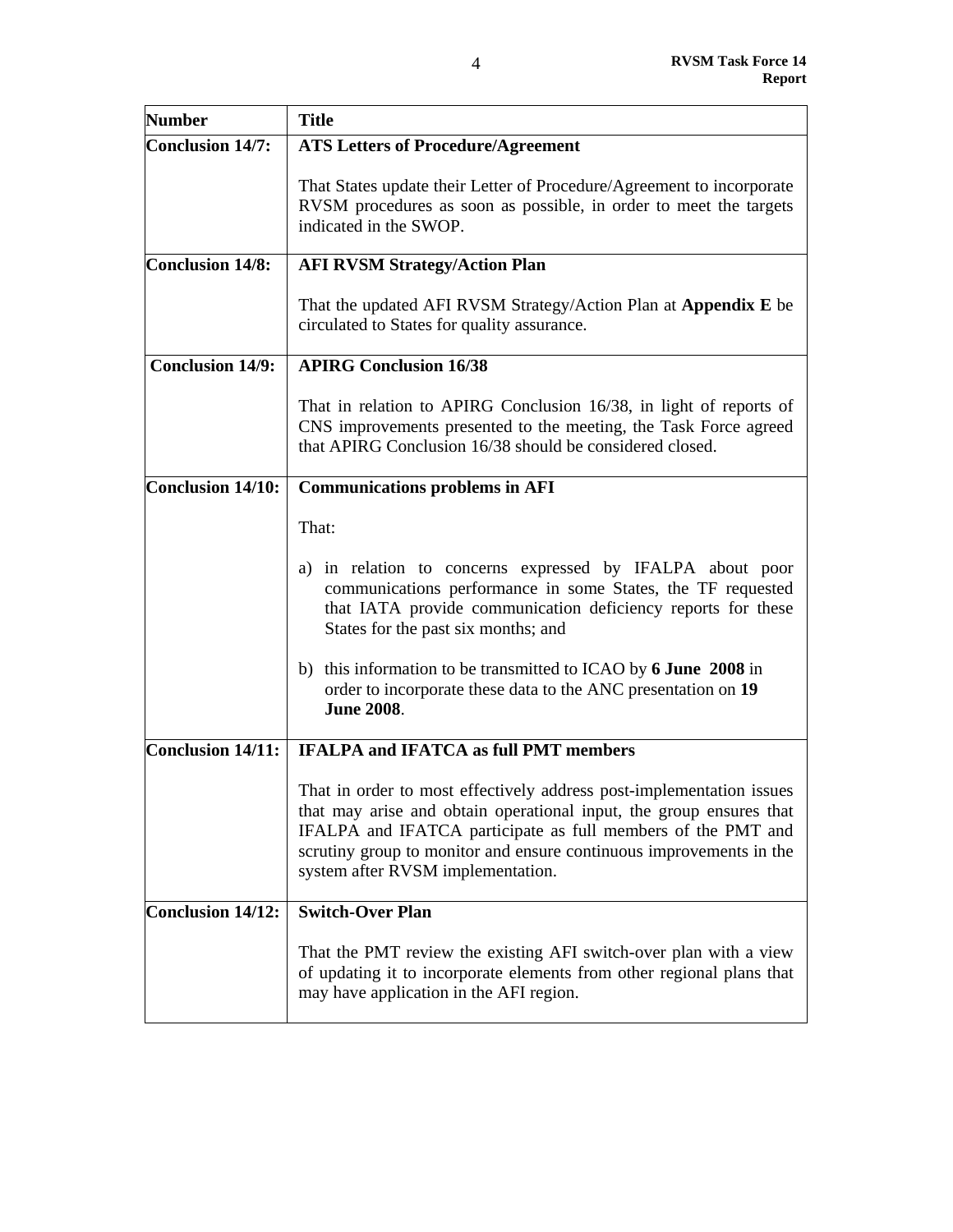| <b>Number</b>     | <b>Title</b>                                                                                                                                                                                                                                                                                                                   |
|-------------------|--------------------------------------------------------------------------------------------------------------------------------------------------------------------------------------------------------------------------------------------------------------------------------------------------------------------------------|
| Conclusion 14/13: | <b>Final Program Review Meeting</b>                                                                                                                                                                                                                                                                                            |
|                   | That:                                                                                                                                                                                                                                                                                                                          |
|                   | recognizing that a decision to proceed with implementation was<br>a)<br>made by APIRG/16 in Conclusion 16/39 last year, the task force<br>concluded that a Final Program Review meeting is required to<br>fully assess readiness to proceed as planned at least 8 weeks prior<br>to 25 September 2008.                         |
|                   | b) if readiness is not adequately demonstrated, a contingency plan<br>will be developed by the PMT for publication at the conclusion of<br>that meeting.                                                                                                                                                                       |
| Conclusion 14/14: | <b>Communications Surveys</b>                                                                                                                                                                                                                                                                                                  |
|                   | That:                                                                                                                                                                                                                                                                                                                          |
|                   | In order to validate and expand upon the communications<br>performance in States to be identified, IATA, in cooperation with the<br>appropriate authorities, organize a 2 week survey, whereby flight<br>crews of each flight transiting any of the mentioned FIRs fills a<br>communications performance report about the FIR. |
| Decision 14/1:    | <b>Implementation of RVSM in the AFI Region</b>                                                                                                                                                                                                                                                                                |
|                   | That:                                                                                                                                                                                                                                                                                                                          |
|                   | the RVSM Task Force PMT ensure that all the activities indicated<br>a)<br>in the SWOP at Appendix D are completed for the safe<br>implementation of RVSM in the AFI Region on 25th September<br>2008;                                                                                                                          |
|                   | the PMT upon completion of its activities is authorized by the TF<br>b)<br>to make a final recommendation for the Final Program Review<br>meeting in July 2008; and                                                                                                                                                            |
|                   | the ARPO, the ARMA and PMT will continue carrying out their<br>C)<br>tasks after RVSM implementation in order to address any post-<br>implementation issues that may arise.                                                                                                                                                    |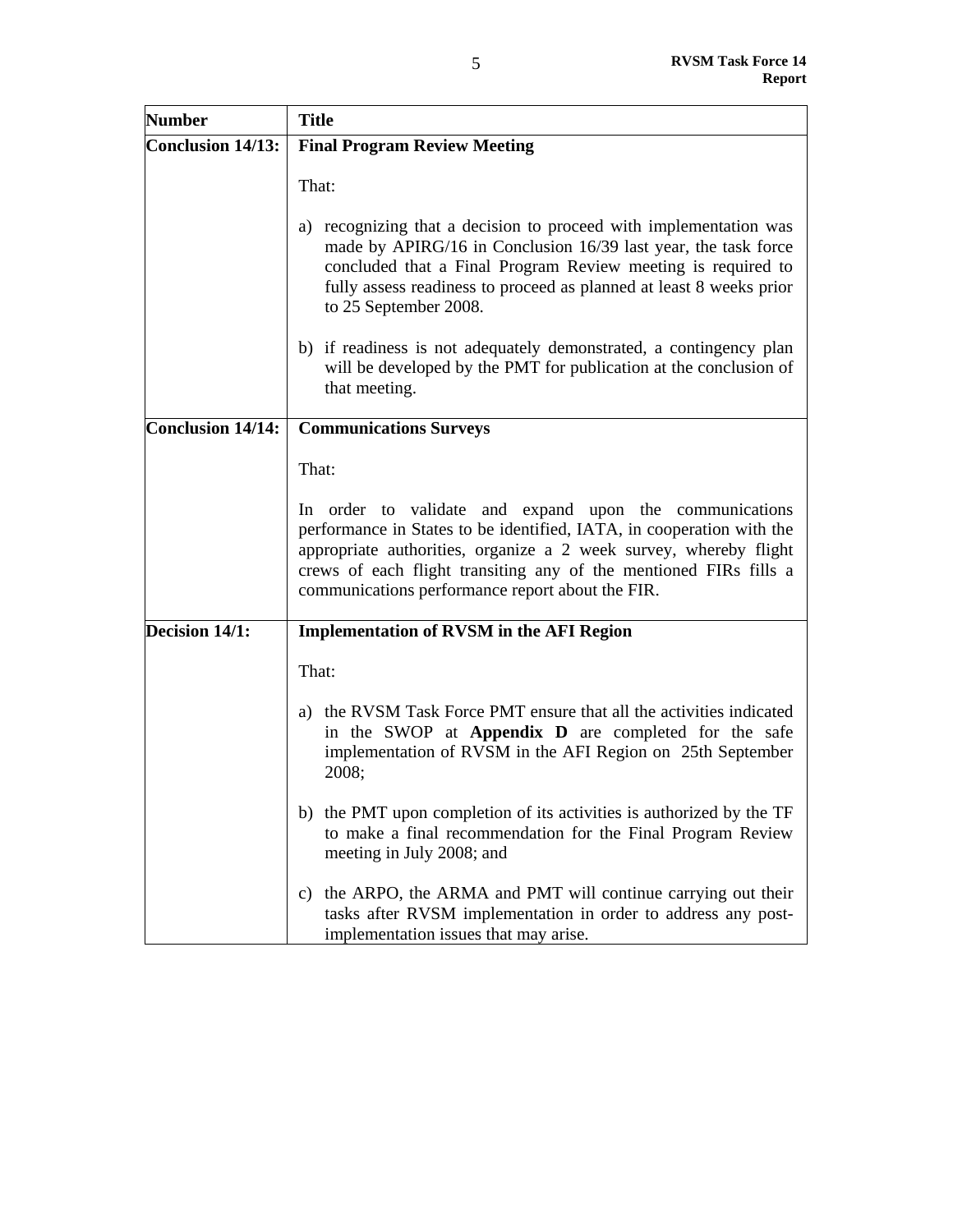## **PART II: REPORT ON AGENDA ITEMS**

#### **Report on Agenda Item 1**

## **Review and follow-up of the conclusions of the Thirteenth Meeting of APIRG RVSM/RNAV/RNP Task Force (RVSM TF13) Meeting and review of the actions taken by APIRG/16 Meeting**

1.1 Under this Agenda Item the meeting reviewed and noted the action taken on the conclusions of the Thirteenth meeting of the RVSM Task Force. It reinstated conclusions which were still in force and proposed the action to be taken before the next Task Force meeting planned in the  $3<sup>rd</sup>$  Quarter 2008. The revised conclusions appear in Part 1 of this report.

#### **Report on Agenda Item 2**

#### **Review of major activities of the RVSM Task Force**

2.1 The meeting was presented with several working papers relating to AFI RVSM covering the following:

- 2.1.1 Comprehensive ARMA Report on: CRA, NSP, FHA and the PISC
- 2.1.2 AFI RVSM State Readiness Survey
- 2.1.3 Status of ATS Letters of Agreement/Procedure (LoA/LoP)
- 2.1.4 Review of the Switch-over Plan
- 2.1.5 Review of the ANC WP relating to RVSM implementation.

#### **AFI RVSM State Readiness Survey**

2.2 The meeting reviewed the data on State Readiness to implement RVSM and decided that it was necessary that the document be sent back to the States to determine its accuracy. Other elements of concern were the publication of NOTAMs, AICs/AIP SUPPs, the revised Letters of Procedure/Agreement (LOPs/LOAs), refresher training, distribution of various RVSM documents, awareness campaign etc.

#### **ARMA Safety and Consolidated Readiness Assessment Report**

2.3 The meeting was apprised on the current status of various elements relating to safety assessment and readiness survey namely; Functional Hazard Assessment, Collision Risk Assessment, National Safety Plans, the Pre-Implementation Safety Case, consolidated readiness assessment, large height deviations, GMU Height monitoring program and monthly FIR Traffic and associated returns to ARMA. The meeting endorsed the ARMA assessment that: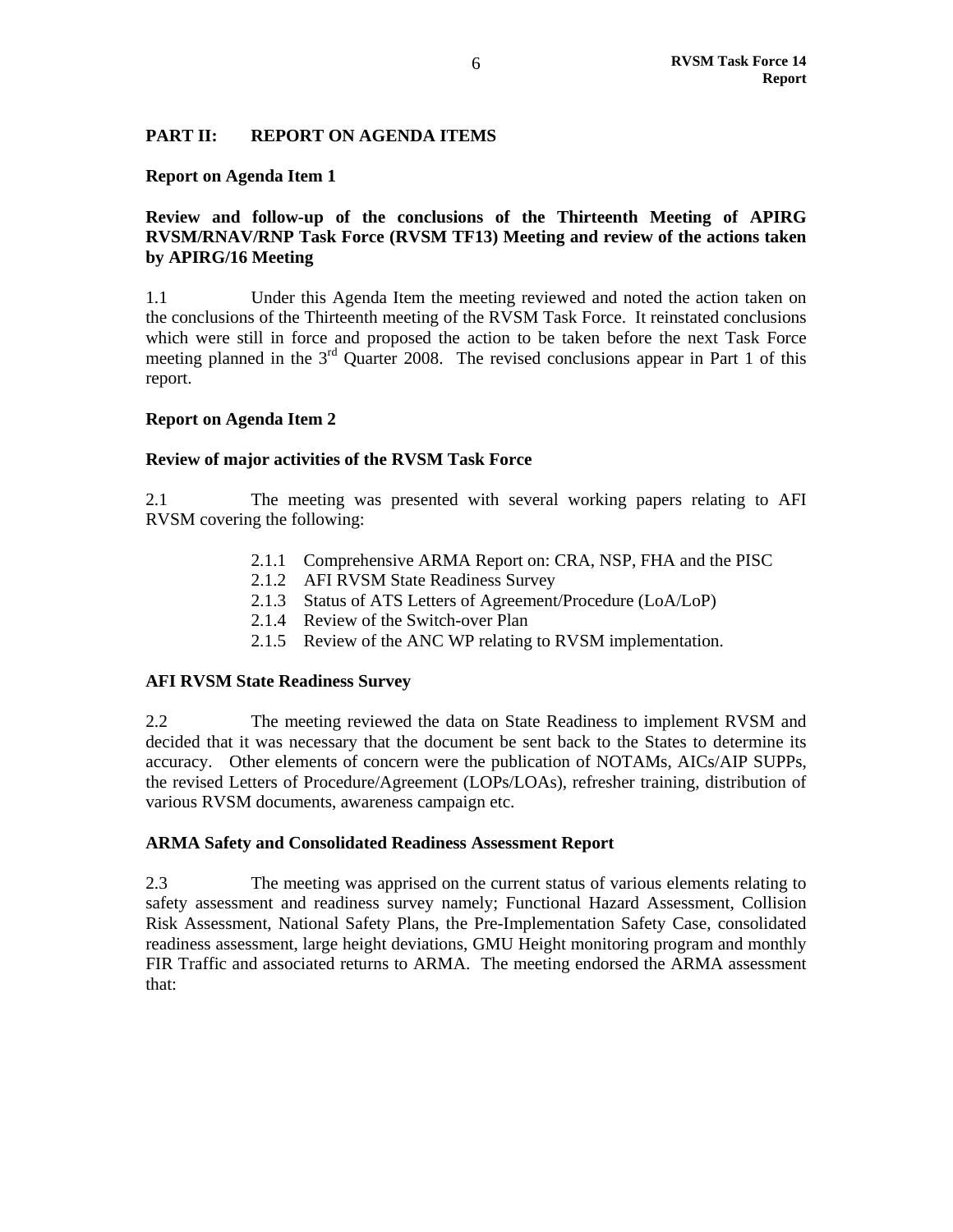- a) Sufficiently high proportion of operations, within the proposed RVSM band, will be conducted by approved operators and aircraft when RVSM is introduced.
- b) the continued timely and accurate submission of all ARMA data forms by all FIRs remains essential to the success of RVSM implementation in AFI.
- c) The PISC process and contributory documentation were complete. The Task Force directed the RVSM Project Management to finalise the ANC Working Paper on the PISC and that the working Paper be submitted to the ANC on the week of **19 June 2008**.
- d) The meeting noted that all the AFI States had completed and signed their National Safety Plans.
- e) The meeting reviewed and updated the Switch-Over Plan and its associated countdown schedule and the PMT to finalise for distribution to all States.

# **Communication**

2.4 The meeting noted that in some States adequate and reliable communication was still below the desired standard for the implementation of RVSM. In this regard the Task Force directed the PMT to pursue this communication problem with the selected States through a survey. In view of serious lack of communication it was decided that weekly teleconferences would be organised to track the progress on communication and any other related issues. The PMT was directed to make the final decision to implement RVSM on **25 September 2008**. The decision would be made by the PMT at the end of July 2008. The meeting concluded it was necessary to include IFALPA and IFATCA in the weekly teleconferences (TELCONs).

#### **Collection of Safety Assessment Data**

2.5 The Task Force called for States to continue collection of ARMA traffic data by all FIRs with the timely and accurate submission thereof to the ARMA.

2.6 In view of the discussions on Agenda Item 2, the following conclusions 14/1,14/2,14/3,14/4, 14/5, 14/6,14/7,14/8,14/9,14/10,14/11,14/12,14/13, 14/14 and decision 14/1 were formulated and their contents are at Part 1 to this report.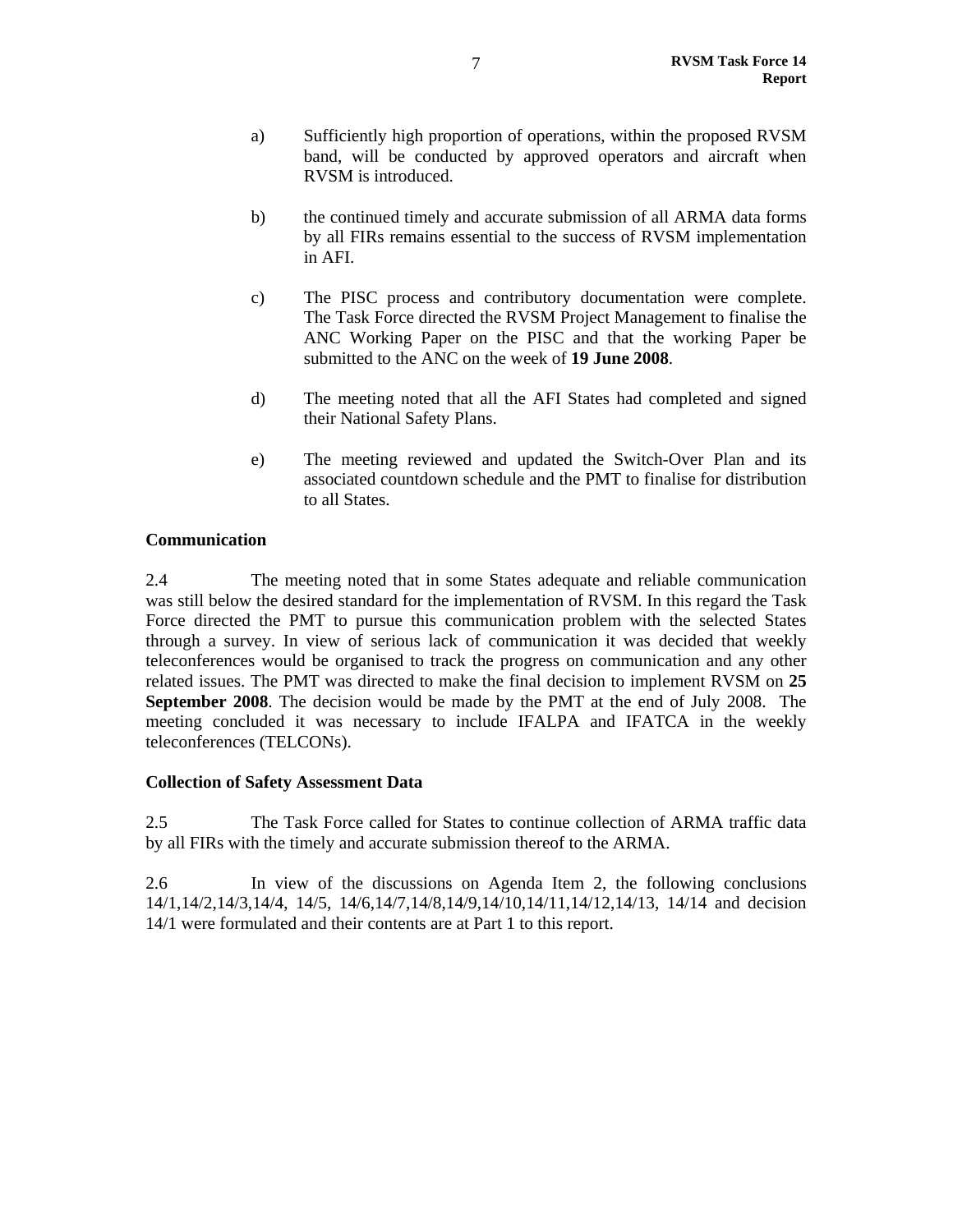## **Report on Agenda Item 3**

#### **Review and update the AFI RVSM Strategy/Action Plan**

3.1 The meeting deliberated all the outstanding actions on this item and agreed that the updated AFI RVSM strategy/action plan at **Appendix E** be circulated to States for action and quality assurance.

3.2 The meeting agreed that the implementation of RVSM in AFI should be pursued in a pragmatic manner and in detail following the steps in the updated strategy/action plan. The meeting agreed that the strategy/action plan will be reviewed at each of the Task Force meetings.

In light of the discussions, the following conclusion was formulated:-

## **Conclusion 14/8: AFI RVSM Strategy/Action Plan**

**That the updated AFI RVSM Strategy/Action Plan at Appendix E be circulated to States for quality assurance.** 

#### **Report on Agenda Item 4 and 5 by IATA**

#### **Relating to the implementation of RVSM in the AFI Region**

4.1 The meeting noted the Working Papers of IATA and IFALPA and concern relating to Communication in the AFI Region and addressed these concerns under Agenda Item 2.

-----------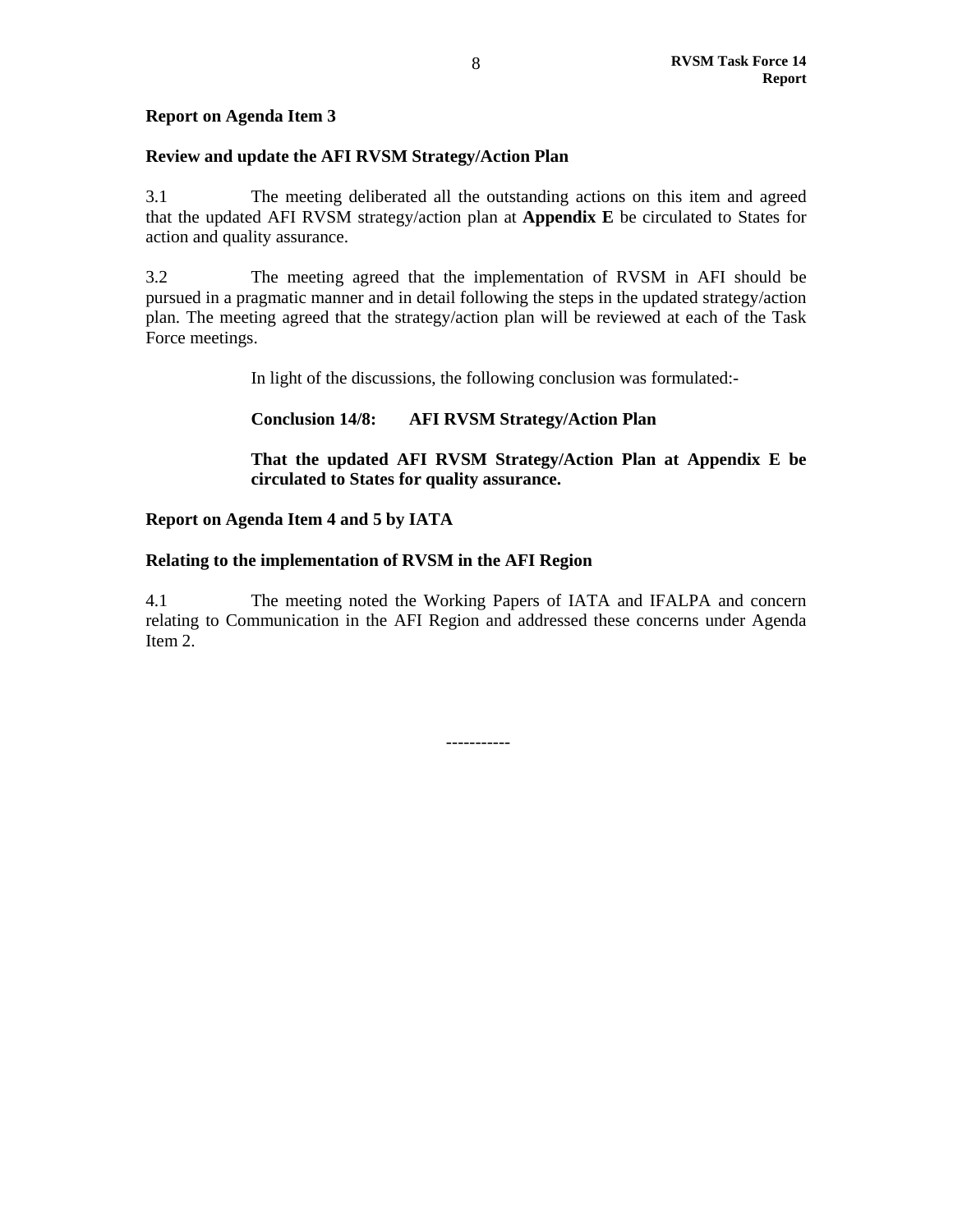#### **RVSM TF/14 Meeting Appendix A**

## **RVSM/RNAV/RNP TASK FORCE 14 MEETING LIST OF PARTICIPANTS**

| No.              | <b>Country/Etat</b> | Name/Nom                                  | <b>Designation/Fonction</b>                  | <b>Address/Adresse</b>                                            | E-mail                                    | <b>Telephone, Fax</b>                       |
|------------------|---------------------|-------------------------------------------|----------------------------------------------|-------------------------------------------------------------------|-------------------------------------------|---------------------------------------------|
| 1.               | <b>ANGOLA</b>       | Mr. Antonio Pascoal<br><b>DOMINGOES</b>   | <b>INAVIC</b>                                | <b>RVA Amilcar Cabral</b><br>NO. 110 3-Andar                      | Antonio.pascoal@mail.enana-co.com         | Phone: +244-222651023<br>Fax:+244-222651038 |
| 2.               |                     | Mr. Josemariano A. de<br><b>OLIVERIRA</b> | <b>INAVIC</b>                                | RVA Amilcar Cabral<br>NO. 110 3-Andar                             | airosa@smet.co.ao                         | Phone: +244-222651014                       |
| $\overline{3}$ . |                     | Mr. Francisco A. de<br><b>CARVALHO</b>    | <b>INAVIC</b>                                |                                                                   | Fclolo@hotmail.com                        | Phone: +244-335936<br>Fax:+244-222390529    |
| 4.               |                     | Mr. Duke Cachimbombo<br><b>MANUEL</b>     | <b>INAVIC</b>                                | 110.<br>Luanda, Angola                                            | Dir.dnav@snet.co.ao                       | Phone: +244-222651052<br>Fax:+244-222351267 |
| 5.               | <b>BENIN</b>        | Mr. Legba KARL                            | <b>Chief Division</b><br>Telecommunication   | B.P. 305<br>Cotonou                                               | <b>LEGBA KARL@YAHOO.BJ</b>                | Phone: +229-21300222<br>Fax:+229-21304571   |
| 6.               | <b>BURUNDI</b>      | Mr. N. NTIMPIRANGEZA                      |                                              | Régie des Services<br>Aéronautiques                               | rsa@cbinf.com                             | Phone: + 257-22223797<br>Fax:+257-22223428  |
| 7.               | <b>CAMEROON</b>     | Ms. Essini LEOPOLDINE                     |                                              |                                                                   |                                           |                                             |
| 8.               | <b>TCHAD</b>        | Mr. Traoguingue<br><b>SARAHADUBAYE</b>    | <b>CNS/ATM Division</b><br>Manager           | CAA,<br>B.P. 96<br>N'Diamena                                      | adac@intnet.td                            | Phone: +235-2525414<br>Fax:+235-2522909     |
| 9.               | <b>DRC</b>          | Mr. Jean Theodore Muanda<br><b>MAYALA</b> |                                              |                                                                   | Jean.theodoremuanda@yahoo.fr              | Phone: +243812161440                        |
| 10.              |                     | Mr. Yamba BIENGE                          |                                              | CAA<br><b>DRC</b>                                                 | Cybienge@yahoo.fr                         | Phone+243-999925549                         |
| 11.              |                     | Mr. Benny KASONGO                         | Ag. Director, Technical                      | <b>DRC</b>                                                        | bennykasongo@int                          | Phone: +243-813646404<br>Fax:+1-4136180420  |
| 12.              |                     | Mr. Izai Kepna PASCAL                     | Ag. Director of Air<br>Navigation            | <b>DRC</b>                                                        | Izai pascal@yahoo.fr                      | Phone: 243-998163945                        |
| 13.              | <b>KENYA</b>        | Capt. R. PESHAVARIA                       | Association of Kenya Air<br><b>Operators</b> | P.O. box 46367-<br>00100 - Nairobi                                | RJPESHAVARIA@YAHOO.COM                    |                                             |
| 14.              |                     | Mr. Patrick M. KINUTHIA                   | <b>CATCO</b>                                 | <b>KCAA</b><br>P.O. Box 30163-<br>00100 - Nairobi                 | Pkinuthia@kcaa.or.ke                      | Phone: +254-20827470<br>Fax:+254-20-822300  |
| 15.              | <b>GHANA</b>        | Mr. Thomas K. DUOPAH                      | <b>ATC Watch Manager</b>                     | Ghana CAA<br>P.M.B, K.I.A.<br>Accra, Ghaa                         | tkduopah@yahoo.com.<br>TDuopah@gcaagh.com | Phone: +233277455790<br>Fax:+233-21773293   |
| 16.              |                     | Mr. Daniel Kluti ABOSSEY                  | Manager                                      | Kotoka International<br>Airport<br>P.O. Box 16423<br>Accra, Ghana | dnkaboss@hotmail.com                      | Phone: +233-21776171<br>Fax:+233-21776995   |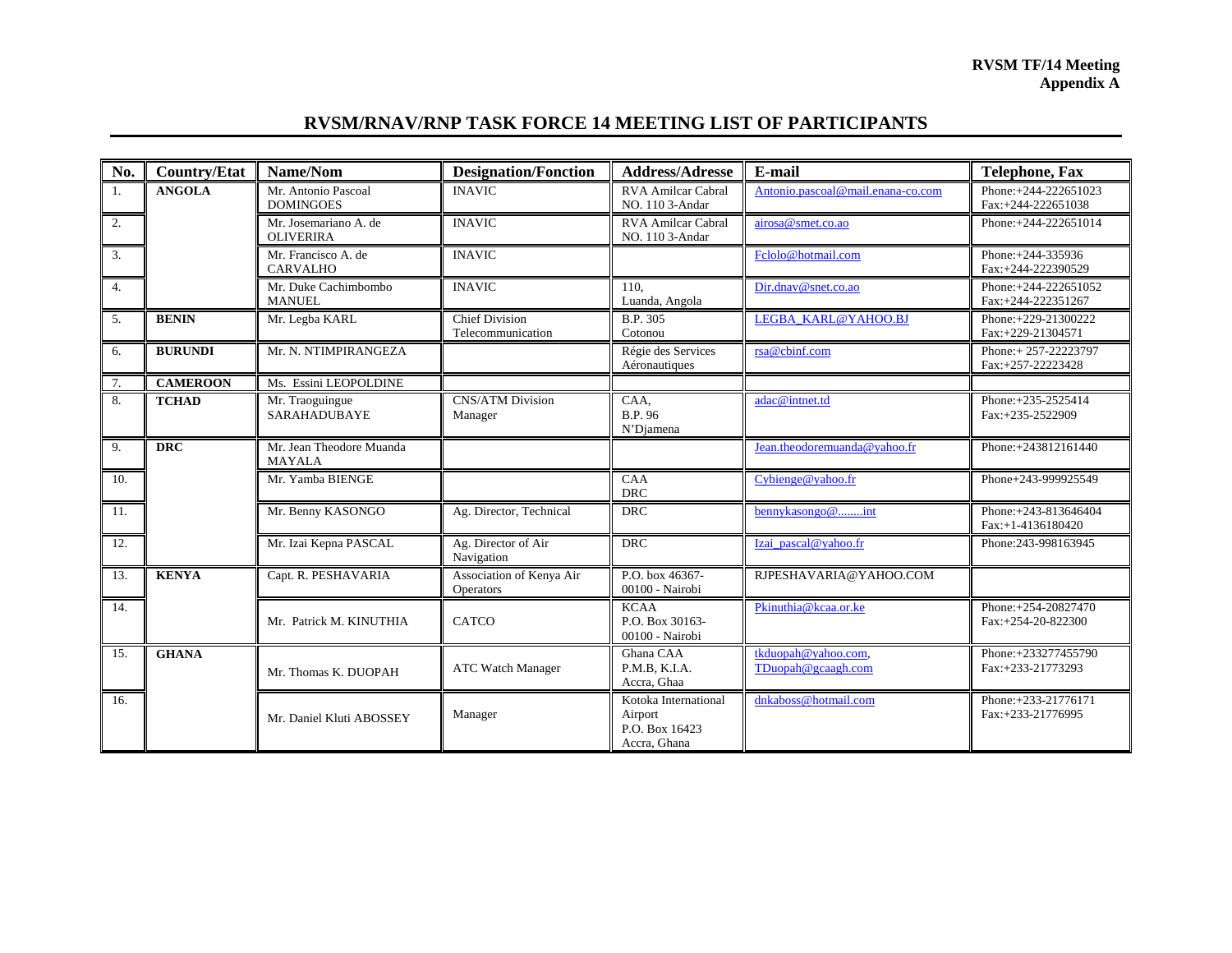| No. | <b>Country/Etat</b>           | Name/Nom                               | <b>Designation/Fonction</b>   | <b>Address/Adresse</b>                                                                                                 | E-mail                   | <b>Telephone, Fax</b>                     |
|-----|-------------------------------|----------------------------------------|-------------------------------|------------------------------------------------------------------------------------------------------------------------|--------------------------|-------------------------------------------|
| 17. |                               | Mr. Ben Sowa ASHONG                    | RVSM Member                   | Kotoka International<br>Airport<br>P.O. Box 9181 K.I.A<br>Accra, Ghana                                                 | Benashong059@yahoo.com   | Phone: +233-773283<br>Fax:+233-21773293   |
| 18. | <b>LIBERIA</b>                | Mr. Alimamy D. CONTEH                  | Senior Air Traffic Controller | Roberts Flight<br><b>Information Region</b><br>P.O. Box 79<br>Robertsfield<br>1520 Harvel, Margbi<br>County<br>Liberia | alimamydicon@yahoo.co.uk | Phone: +231-6887160<br>Fax:               |
| 19. |                               | Mr. Marcus Kpudeh ENDERS               | Senior Air Traffic Controller | Roberts International<br>Airport<br>P.O. Box 1<br>Robertsfield<br>Liberia                                              | towerroberts@yahoo.com   | Tel:+231-6825835                          |
| 20. | <b>MALAWI</b>                 | Mr. Sidney Peter GALAFA                | Snr. ATCO                     | <b>Civil Aviation</b><br>P.O. Box 1<br>Chilka,                                                                         | galafasp@yahoo.com       | Phone: +265-01692319<br>Fax:+265-1692347  |
| 21. | <b>MAURITIUS</b>              | Mr. Rajbushan D.<br><b>SERVANSINGH</b> | Divisional Head, ATM          | Department of civil<br>Aviation<br>PLaine Magnien                                                                      | rservansingh@mail.gov.mu | Phone:+230-6032025<br>Fax:+230-6373164    |
| 22. | <b>RWANDA</b>                 | Mr. MAKUZA                             | Rwanda CAA                    | <b>RCAA</b>                                                                                                            | info@caa.gov.rw          | Phone+250-585499<br>Fax:+250-582609       |
| 23. | <b>SENEGAL</b>                | Mr. Ndoumbe Niang THIOUNE              | <b>ANACS</b>                  | <b>ANACS Airport</b><br>Dakar                                                                                          | Ndoumbe thioune@yahoo.fr | Tel: +221-338695335<br>Fax:+221-338690403 |
| 24. | <b>SEYCHELLES</b>             | Ms. Lineda SAMSON                      | <b>RVSM</b> Manager           | P.O. Box 181<br>Victoria Mahe                                                                                          | Isamson@scaa.sc          | Phone:+248-527207<br>Fax:+248-384032      |
| 25. | <b>SIERRA</b><br><b>LEONE</b> | Mr. John Sufian . SESAY                | <b>Head of Operations</b>     | Freetown<br><b>International Airport</b><br>Lungi Sierra Leone -<br>West Africa                                        | Jssesay01@yahoo.com      | Phone: +232-76636807<br>Fax:+232-22224653 |
| 26. | <b>SOUTH</b><br><b>AFRICA</b> | Mr. Mabitsi LEGODI                     | <b>Deputy Director</b>        | Department of<br>Transport<br>Private Bag X193<br>Pretoria,                                                            | LEGODIM@DOT.GOV.ZA       | Phone:+027-123093932<br>$Fax: +$          |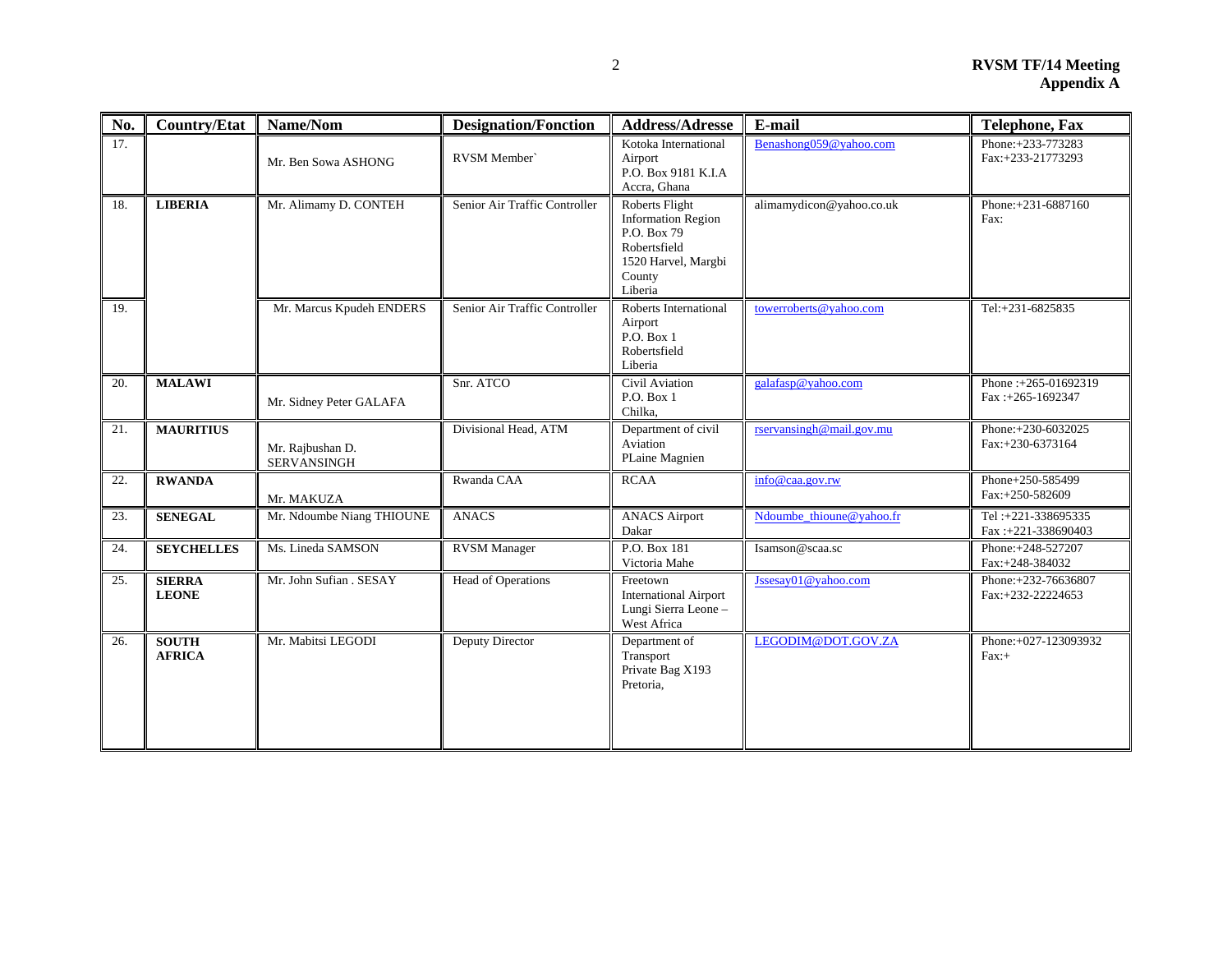| No. | <b>Country/Etat</b> | Name/Nom<br><b>Designation/Fonction</b>   |                                                      | <b>Address/Adresse</b>                                                            | E-mail                                                     | <b>Telephone, Fax</b>                          |
|-----|---------------------|-------------------------------------------|------------------------------------------------------|-----------------------------------------------------------------------------------|------------------------------------------------------------|------------------------------------------------|
| 27. |                     | Mr. Ronnie MOTHUSI                        | Inspector                                            | Department of<br>Transport                                                        | mothusir@caa.co.za                                         | Phone+27-115451068<br>Fax:+2711-5451281        |
| 28. |                     | Mr. Kevins EWELS                          |                                                      | ATNS, SAF                                                                         |                                                            |                                                |
| 29  |                     | Mr. Harry ROBERTS                         |                                                      |                                                                                   |                                                            |                                                |
| 30. | <b>SUDAN</b>        | Mr Elawad Ibrahim Awad EL<br><b>KARIM</b> | Director, ATS                                        | P.O. Box 430<br>Khartoum, Sudan                                                   | Alawad-caa@gmail.com                                       | Phone: +249-83784964                           |
| 31. |                     | Mr Ibrahim Musa IBRAHIM                   | <b>Assistant Manager</b>                             | <b>Sudan Civil Aviation</b>                                                       | Ibrahimblia@hotmail.com                                    | Phone: +249-916113943<br>Fax:+249-8377125      |
| 32. |                     | Mr. Bushara Nasr BUSHARA                  | <b>Assistant Director</b>                            | Khartoum Airport                                                                  | busharanasr@gmail.com                                      | Phone: +249-83779125<br>Fax:+248-83779125      |
| 33. |                     | Mr. Abulmonem Elsheikh<br><b>AHMED</b>    | Air Traffic Controller                               | Civil Aviation (Air<br><b>Traffic Control)</b><br>P.O. Box 430<br>Khartoum, Sudan | Abdulmonem.caa@yahoo.co.uk                                 | Phone: +249-183779125<br>Fax: +249-183779125   |
| 34. | <b>TUNISIA</b>      | Mr. Hatem OUESLATI                        | Head of Air navgiationa nd<br><b>Airports Safety</b> | Tunisia CAA                                                                       | Hatem.oueslati@int.gov.tn                                  | Phone:+21697580754<br>Fax:+216-71806469        |
| 35. | <b>TANZANIA</b>     | Mr. Iqbal SAJAN                           | Chief Aerodromes and Air<br>Navigation Inspector     | <b>TCAA</b><br>P.O. Box 2819<br>Dar es Salaam                                     | isajan@tcaa.go.tz                                          | Phone: +075-4314166<br>Fax:+255-222110260      |
| 36. |                     | Mr. Joseph Phillip MBULUKO                | <b>RVSM Safety Manager</b>                           | <b>TCAA</b><br>P.O. Box 2819<br>Dar es Salaam                                     | MBULUKO@YAHOO.COM                                          | Phone: +255-222115079/80<br>Fax:+255-222118905 |
| 37. | <b>UGANDA</b>       | Mr. Moses SEZIBWA                         | Principal, ATM                                       | P.O. Box 5536<br>CAA<br>Uganda                                                    | Msezibwa@caa.co.ug                                         | Phone:+256-712320907<br>Fax:+256-414320964     |
| 38. | <b>IFALPA</b>       | Capt. Souhaiel DALLEL                     | Regional Vice Preseident                             | Passage du Lac<br>Résidence Allan<br>APT B1 1053<br>Tunis, Tunisie                | Souhaiel.dallel@hopnet.fn                                  |                                                |
| 39. | <b>IFATCA</b>       | Ms. Keziah OGUTU                          | <b>RSG</b> Member                                    | P.O. Box 56819-<br>00200<br>Nairobi                                               | Kezogutu@yahoo.com                                         | Phone: +254-722386001<br>Fax:+254-20827102     |
| 40. | <b>ASECNA</b>       | Mr. Madou Yoro DIALLO                     | Chef Bureau Etudes ATM et<br>Programmes              | <b>B.P</b> 3144<br>Dakar, Senegal                                                 | Email: dialloamad@asecna.org ; or<br>diamadyor@hotmail.com | Tel.: +221 8695664<br>Fax:+221-8207495         |
| 41. |                     | Mr. Adjibola ASSANI                       | <b>Safety Manager</b>                                | B.P 3144<br>Dakar, Senegal                                                        | A_adjibolaass@asecna.org                                   | Phone: +221-338205746<br>Fax:+221-338202722    |
| 42. |                     | <b>Sidy GUEYE</b>                         | <b>ATS</b> Manager                                   | B.P. 10136, Dakar<br>Liberte, Senegal                                             | gueyesid@asecna.org                                        | Phone: +221-776384337<br>Fax:+221-338200656    |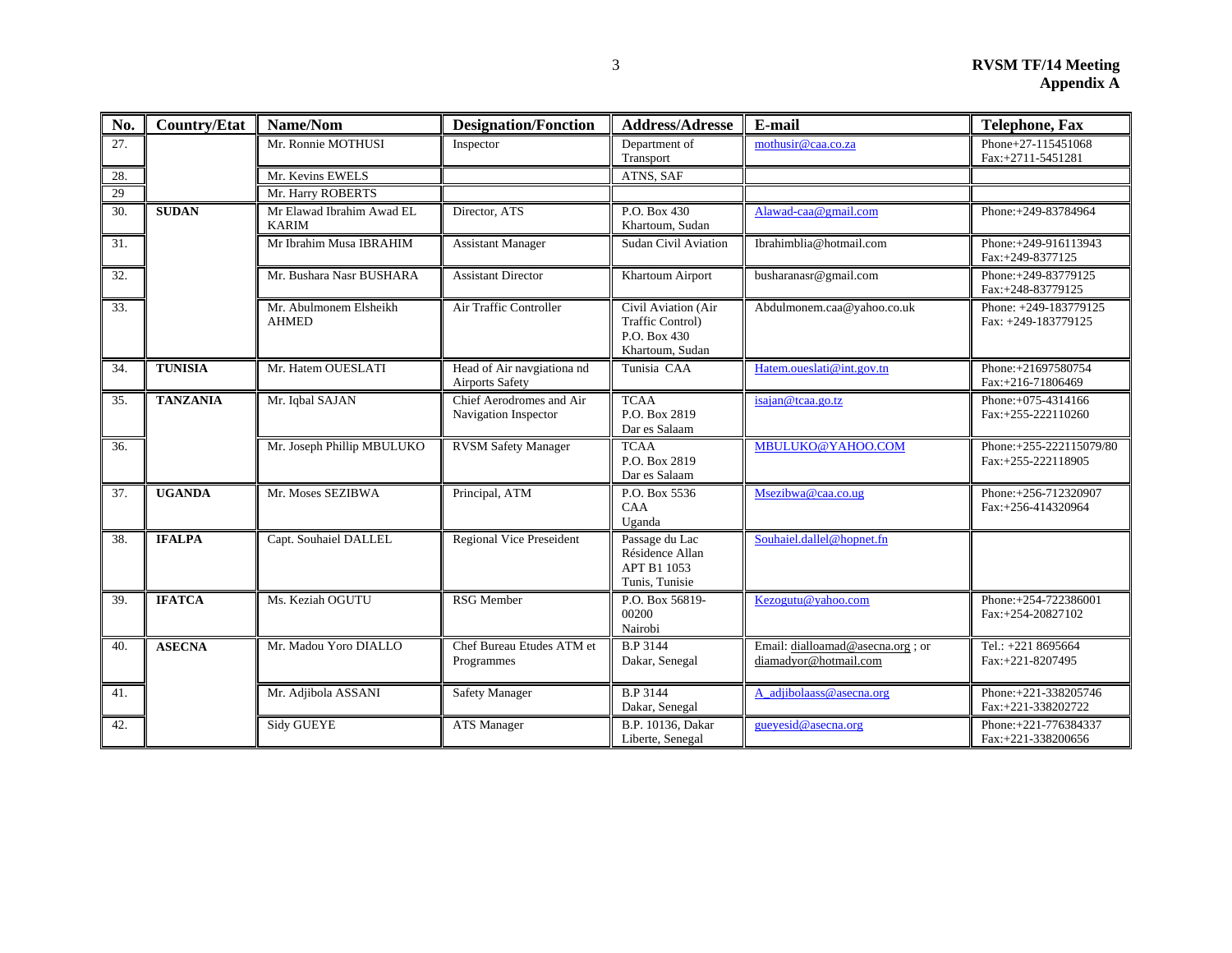| No. | <b>Country/Etat</b>               | Name/Nom               | <b>Designation/Fonction</b>                                                    | <b>Address/Adresse</b>                                                                                                 | E-mail                                     | <b>Telephone, Fax</b>                                |
|-----|-----------------------------------|------------------------|--------------------------------------------------------------------------------|------------------------------------------------------------------------------------------------------------------------|--------------------------------------------|------------------------------------------------------|
| 43. | <b>IATA</b>                       | Mr. Gaoussou KONATE    | <b>Regional Director</b>                                                       | 88 Stella Street<br>Sandown Mews<br>SANDTON.<br>Johannesburg, SAF                                                      | Konateg@iata.org                           | Phone: +27-115232732<br>Fax:+27-115232702/4          |
| 44. | <b>FAA</b>                        | Mr. Stephen P. CREAMER | FAA International Aviation                                                     | Member, ICAO Air<br>Navigation<br>Commission<br>999 University St.,<br>Suite 14.10<br>Monteal, QC H3C<br>5J9<br>Canada | spcreamer@gmail.com,<br>spcreamer@icao.int | Tel: $+1-5149548305$<br>Fax: $+1-514-8021$           |
|     | <b>ICAO</b><br><b>SECRETARIAT</b> | Mr. Drazen GARDILCIC   | Technical Officer, Air<br>Traffic Management Section,<br>Air Navigation Bureau | ICAO, Montreal                                                                                                         | DGardilcic@icao.int                        | Tel:1-514-954-8219<br>Ext.6401<br>Fax:1-514-954-8197 |
|     | <b>ICAO ESAF</b>                  | Mr. Apolo Kharuga      | Regional Officer, ATM                                                          | ICAO, Nairobi                                                                                                          | Apollo.kharuga@icao.unon.org               | Tel:254-20-7622372<br>Fax:254-20-7621092             |
|     | <b>ICAO ESAF</b>                  | Mr. Brou Konan         | Regional Officer, ATM                                                          | ICAO, Nairobi                                                                                                          | Konan.Brou@icao.unon.org                   | Tel:254-20-7622373                                   |

---------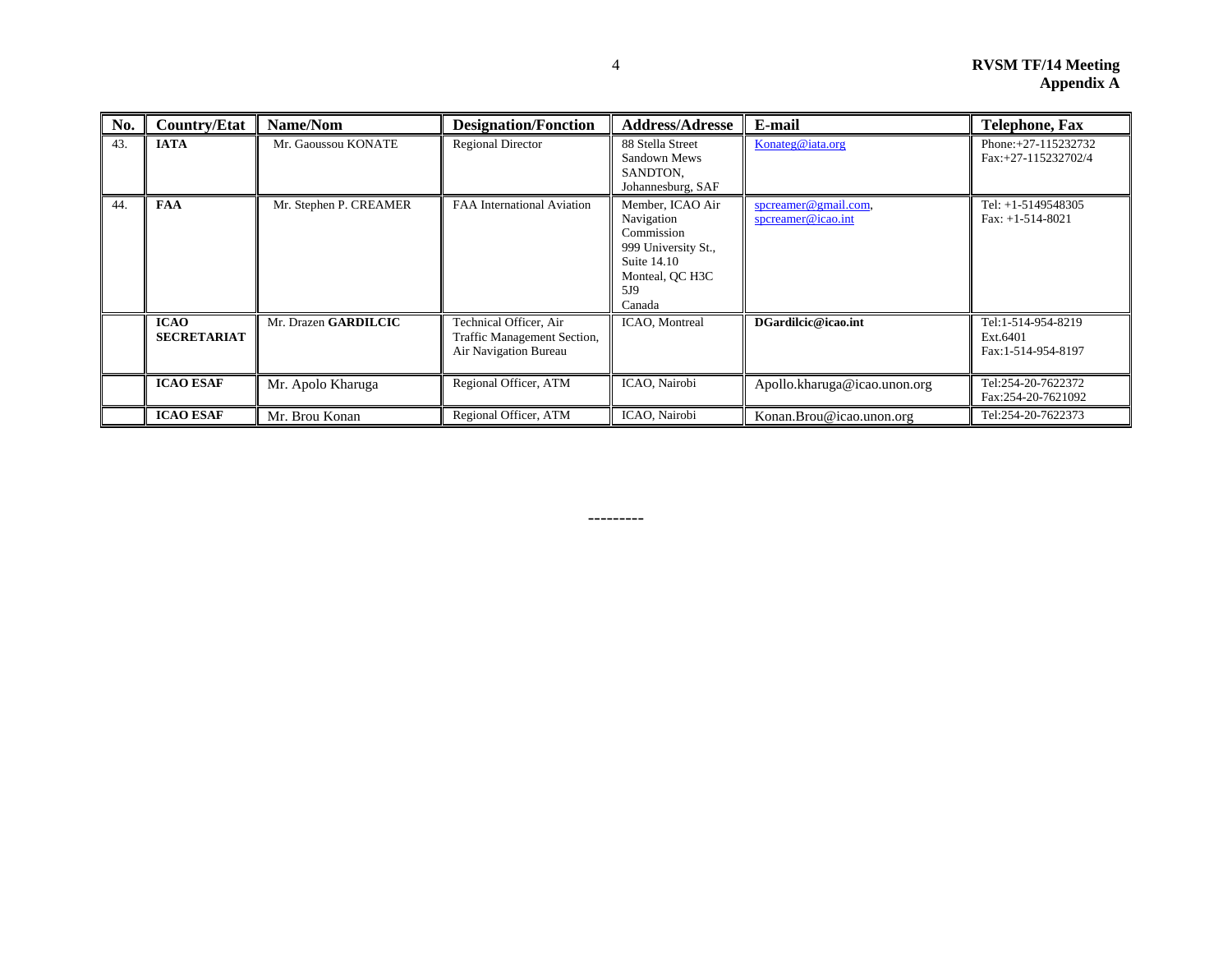#### **RVSM TF/14 Report Appendix B**

#### **STATUS OF AFI RVSM STATES READINESS SURVEY- 30 June 2008**

| <b>STATES</b>                      | <b>National</b><br>Programme<br><b>Manager</b> | <b>AIC</b>              | LOA/<br><b>LOP</b>      | <b>NSP</b>              | <b>AFI</b><br><b>Safety</b> | <b>ATC</b><br><b>OPS</b> | <b>A/C RVSM</b>                             | <b>ATC</b>              | <b>Pilot</b>            | <b>State</b><br>A/C     | Legis                   | <b>ARMA</b><br>traffic | <b>National</b><br><b>Switch</b> | over Plan Civil/ Military | <b>Seminar</b>          |
|------------------------------------|------------------------------------------------|-------------------------|-------------------------|-------------------------|-----------------------------|--------------------------|---------------------------------------------|-------------------------|-------------------------|-------------------------|-------------------------|------------------------|----------------------------------|---------------------------|-------------------------|
|                                    |                                                |                         |                         |                         | <b>Policy</b>               |                          | Manual Readiness Training Training Approval |                         |                         |                         | lation                  | <b>Forms</b>           |                                  | Coordination              |                         |
| Algeria                            | Y                                              | Y                       | Y                       | Y                       | Y                           | Y                        | Υ                                           | Y                       | Y                       | Y                       | Y                       | Y                      | Y                                | Y                         | Y                       |
| Angola                             | Y                                              | Y                       | Y                       | Y                       | Y                           | Y                        | Y                                           | Y                       | $\blacksquare$          | $\blacksquare$          | Y                       | Y                      | Y                                | $\blacksquare$            | Y                       |
| <b>Benin</b>                       | Y                                              | Y                       | Y                       | Y                       | Y                           | Y                        | Y                                           | Y                       | Y                       | Y                       | Y                       | Y                      | Υ                                | Y                         | Y                       |
| <b>Botswana</b>                    | Υ                                              | Y                       | Y                       | Y                       | Y                           | Y                        | Y                                           | Y                       | Y                       | $\mathbf Y$             | $\mathbf Y$             | Y                      | $\mathbf Y$                      | Y                         | Y                       |
| <b>Burkina Faso</b>                | Y                                              | Y                       | $\overline{Y}$          | Y                       | $\mathbf Y$                 | Y                        | $\mathbf Y$                                 | Y                       | $\mathbf Y$             | $\mathbf Y$             | $\mathbf{Y}$            | Y                      | ${\bf Y}$                        | $\mathbf Y$               | $\overline{\mathsf{Y}}$ |
| <b>Burundi</b>                     | Y                                              | Y                       | Y                       | Y                       | Y                           | Y                        | Y                                           | Y                       | Y                       | Y                       | Y                       | Y                      | $\mathbf Y$                      | Y                         | Y                       |
| Cameroon                           | Y                                              | Y                       | $\overline{Y}$          | Y                       | Ÿ                           | $\overline{\mathsf{Y}}$  | Y                                           | Y                       | $\overline{Y}$          | $\overline{\mathsf{Y}}$ | $\overline{Y}$          | Ÿ                      | $\mathbf Y$                      | Y                         | Y                       |
| Cape Verde                         | Y                                              | Y                       | $\overline{Y}$          | Y                       | Y                           | $\overline{Y}$           | $\overline{\mathsf{Y}}$                     | Ÿ                       | $\overline{\mathsf{Y}}$ | Y                       | Y                       | Y                      | $\mathbf Y$                      | $\overline{\mathsf{Y}}$   | $\overline{Y}$          |
| <b>Central African</b><br>Republic | $\overline{\mathsf{Y}}$                        | $\overline{\mathsf{Y}}$ | Y                       | Y                       | Y                           | $\mathbf Y$              | $\mathbf Y$                                 | Y                       | Y                       | $\mathbf Y$             | Y                       | $\mathbf Y$            | $\mathbf{Y}$                     | $\mathbf Y$               | $\overline{Y}$          |
| Chad                               | Y                                              | Y                       | $\mathbf Y$             | $\mathbf Y$             | $\mathbf Y$                 | $\mathbf Y$              | $\mathbf Y$                                 | $\mathbf Y$             | Y                       | $\mathbf Y$             | Y                       | Y                      | $\mathbf Y$                      | $\mathbf Y$               | $\mathbf Y$             |
| Congo                              | Y                                              | Y                       | $\overline{\mathsf{Y}}$ | $\overline{Y}$          | Ÿ                           | $\overline{Y}$           | Ÿ                                           | Ÿ                       | $\overline{\mathsf{Y}}$ | Ÿ                       | Ÿ                       | Ÿ                      | $\overline{\mathbf{Y}}$          | $\overline{\mathsf{Y}}$   | $\overline{Y}$          |
| Comores                            | Y                                              | Y                       | Y                       | Υ                       | $\mathbf Y$                 | Y                        | N/A                                         | Y                       | N/A                     | N/A                     | $\mathbf Y$             | Y                      | $\mathbf Y$                      | N/A                       | $\mathbf Y$             |
| Cote d'Ivoire                      | Ý                                              | Y                       | $\overline{Y}$          | $\overline{\mathsf{Y}}$ | $\overline{\mathsf{Y}}$     | $\overline{Y}$           | $\overline{Y}$                              | Y                       | $\overline{Y}$          | $\overline{Y}$          | $\overline{Y}$          | Y                      | ${\bf Y}$                        | $\overline{\mathsf{Y}}$   | $\overline{Y}$          |
| <b>DRC</b>                         | Y                                              | Y                       | Y                       | Y                       | Y                           | Y                        | $\mathbf Y$                                 | Y                       | Y                       | $\mathbf Y$             | $\mathbf Y$             | Y                      | $\mathbf Y$                      | Y                         | $\mathbf Y$             |
| Djibouti<br>Egypt<br>Ethiopia      | Y                                              | Y                       | Y                       | Y                       | Y                           | Y                        | N/A                                         | Y                       | N/A                     | N/A                     | $\mathbf Y$             | Ý                      | $\mathbf Y$                      | N/A                       | Ý                       |
|                                    | Y                                              | Ÿ                       | $\overline{Y}$          | $\overline{\mathsf{Y}}$ | Y                           | $\overline{\mathsf{Y}}$  | Y                                           | $\overline{Y}$          | Y                       | Ÿ                       | $\overline{\mathsf{Y}}$ | Y                      | $\mathbf Y$                      | Y                         | Y                       |
|                                    | Y                                              | Y                       | Y                       | Y                       | Y                           | Y                        | Y                                           | Y                       | Y                       | Y                       | Y                       | Y                      | $\mathbf Y$                      | Y                         | Y                       |
| Eritrea                            | Y                                              | Y                       | Y                       | Y                       | Y                           | $\overline{\mathsf{Y}}$  | $\overline{Y}$                              | Y                       | Y                       | Y                       | Y                       | Y                      | $\mathbf Y$                      | Y                         | $\overline{Y}$          |
| Equatorial<br>Guinea<br>Gabon      |                                                |                         | $\overline{Y}$          | $\overline{\mathsf{Y}}$ | Y                           | Y                        | $\overline{Y}$                              | Y                       | Y                       | Y                       | Y                       | Y                      | $\mathbf Y$                      | $\overline{\mathsf{Y}}$   | $\overline{Y}$          |
|                                    | Υ                                              | Υ                       |                         |                         |                             |                          |                                             |                         |                         |                         |                         |                        |                                  |                           |                         |
|                                    | Y                                              | Y                       | $\overline{\mathsf{Y}}$ | $\overline{\mathsf{Y}}$ | Y                           | $\overline{\mathsf{Y}}$  | Y                                           | $\overline{\mathsf{Y}}$ | $\overline{\mathsf{Y}}$ | Y                       | $\overline{Y}$          | Ÿ                      | Y                                | $\overline{\mathsf{Y}}$   | Y                       |
| Gambia                             | Y                                              | Y                       | Y                       | $\mathbf Y$             | Y                           | Y                        | Y                                           | Y                       | Y                       | Y                       | $\mathbf Y$             | Y                      | Y                                | Y                         | Y                       |
| Ghana                              | Y                                              | Y                       | Y                       | $\overline{\mathsf{Y}}$ | $\overline{\mathsf{Y}}$     | $\overline{Y}$           | $\overline{Y}$                              | Y                       | Y                       | Y                       | $\overline{\mathsf{Y}}$ | Y                      | $\mathbf Y$                      | Y                         | Y                       |
| Guinea                             | Y                                              | Y                       | $\overline{Y}$          | $\overline{Y}$          | $\overline{\mathsf{Y}}$     | $\overline{\mathsf{Y}}$  | N/A                                         | Y                       | N/A                     | N/A                     | $\mathbf Y$             | Y                      | $\mathbf Y$                      | N/A                       | Y                       |
| Guinea Bissau                      | Y                                              | Y                       | Y                       | Y                       | Y                           | Y                        | N/A                                         | Y                       | N/A                     | N/A                     | $\mathbf Y$             | Y                      | $\mathbf Y$                      | N/A                       | Y                       |
| Kenya                              | Υ                                              | Y                       | Y                       | Y                       | Y                           | Y                        | Y                                           | Y                       | Y                       | Y                       | $\mathbf Y$             | Y                      | $\mathbf Y$                      | Y                         | Υ                       |
| Lesotho                            | Y                                              | Y                       | Y                       | Y                       | Y                           | $\mathbf Y$              | N/A                                         | Y                       | N/A                     | N/A                     | $\mathbf Y$             | Y                      | $\mathbf Y$                      | N/A                       | $\mathbf Y$             |
| _iberia                            | Y                                              | Y                       | Y                       | Y                       | Y                           | Y                        | N/A                                         | Y                       | N/A                     | N/A                     | $\mathbf Y$             | Y                      | ${\bf Y}$                        | N/A                       | Y                       |
| Libya                              | Y                                              | Y                       | Y                       | Y                       | Y                           | Y                        | Υ                                           | Y                       | Y                       | Υ                       | Y                       | Υ                      | Υ                                | Y                         | Y                       |
| Madagascar                         | Y                                              | Y                       | Y                       | Y                       | $\overline{Y}$              | $\overline{Y}$           | Y                                           | Y                       | Y                       | Ý                       | Y                       | Y                      | $\mathbf Y$                      | $\mathbf Y$               | Y                       |
| Mali                               | Y                                              | Y                       | $\overline{\mathsf{Y}}$ | $\overline{Y}$          | $\overline{\mathsf{Y}}$     | $\overline{Y}$           | $\overline{Y}$                              | Ÿ                       | $\overline{\mathsf{Y}}$ | $\overline{\mathsf{Y}}$ | $\overline{Y}$          | Ÿ                      | $\overline{\mathbf{Y}}$          | $\overline{\mathsf{Y}}$   | $\overline{\mathsf{Y}}$ |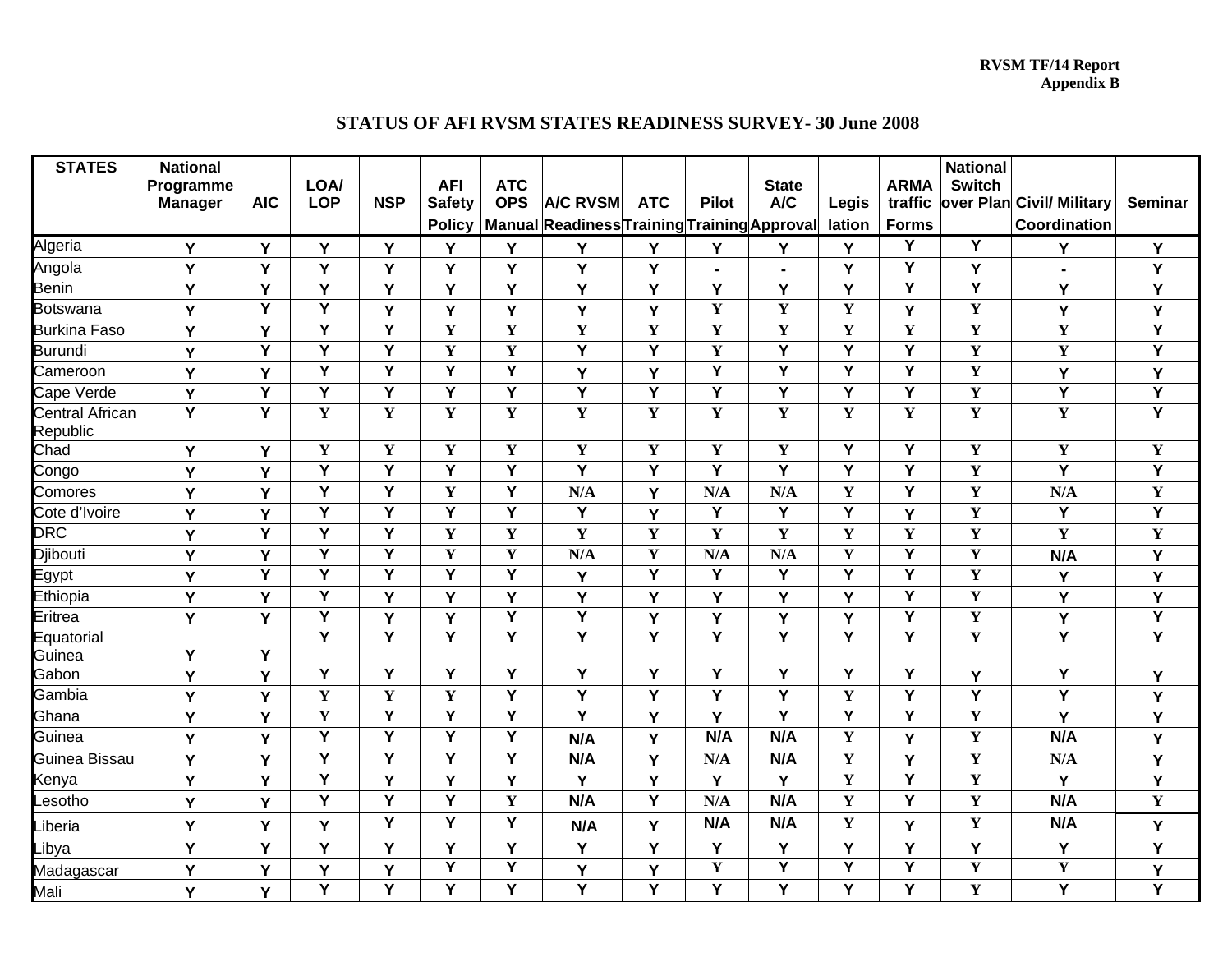| <b>STATES</b>            | <b>National</b><br>Programme<br><b>Manager</b> | <b>AIC</b>     | LOA/<br><b>LOP</b>      | <b>NSP</b>              | <b>AFI</b><br><b>Safety</b><br><b>Policy</b> | <b>ATC</b><br><b>OPS</b> | <b>A/C RVSM</b><br>Manual Readiness Training Training Approval | <b>ATC</b>              | <b>Pilot</b> | <b>State</b><br>A/C | Legis<br>lation | <b>ARMA</b><br>traffic<br>Forms | <b>National</b><br><b>Switch</b> | over Plan Civil/ Military<br>Coordination | <b>Seminar</b> |
|--------------------------|------------------------------------------------|----------------|-------------------------|-------------------------|----------------------------------------------|--------------------------|----------------------------------------------------------------|-------------------------|--------------|---------------------|-----------------|---------------------------------|----------------------------------|-------------------------------------------|----------------|
| Malawi                   | Y                                              | Y              | Y                       | Y                       | Y                                            | Y                        | Υ                                                              | Y                       | Y            | Y                   | $\mathbf Y$     | Y                               | $\mathbf Y$                      | Y                                         | Y              |
| Mauritania               | Υ                                              | Y              | Y                       | Y                       | Y                                            | Y                        | $\overline{\mathsf{Y}}$                                        | Y                       | Y            | $\mathbf Y$         | $\mathbf Y$     | Y                               | $\mathbf Y$                      | Y                                         | Y              |
| <b>Mauritius</b>         | Y                                              | Y              | Y                       | Y                       | Y                                            | Y                        | Y                                                              | Y                       | Y            | Y                   | Y               | Y                               | $\mathbf Y$                      | $\mathbf Y$                               | Y              |
| Morocco                  | Υ                                              | Y              | Y                       | Y                       | Y                                            | Y                        | Y                                                              | Y                       | Y            | Y                   | Y               | Y                               | Y                                | Y                                         | Y              |
| Mozambique               | Y                                              | Y              | Y                       | Y                       | Y                                            | $\mathbf Y$              | $\mathbf Y$                                                    | Y                       | $\mathbf{Y}$ | $\mathbf{Y}$        | $\mathbf Y$     | Y                               | $\mathbf Y$                      | $\mathbf Y$                               | Y              |
| Namibia                  | Y                                              | Y              | Y                       | $\overline{\mathsf{Y}}$ | Y                                            | $\mathbf Y$              | Y                                                              | Y                       | Y            | $\mathbf Y$         | $\mathbf Y$     | Y                               | $\mathbf Y$                      | $\mathbf Y$                               | $\overline{Y}$ |
| Niger                    | Υ                                              | Y              | Y                       | Y                       | Y                                            | Y                        | Y                                                              | Y                       | Y            | $\mathbf Y$         | Y               | Y                               | $\mathbf Y$                      | Y                                         | Y              |
| Nigeria                  | Y                                              | Υ              | Υ                       | Y                       | Y                                            | Y                        | $\overline{\mathsf{Y}}$                                        | Y                       | $\mathbf{Y}$ | $\mathbf Y$         | Y               | Y                               | $\overline{Y}$                   | Y                                         | Y              |
| Réunion                  | Y                                              | $\overline{Y}$ | $\overline{\mathsf{Y}}$ | $\overline{\mathsf{Y}}$ | $\mathbf Y$                                  | Y                        | $\mathbf Y$                                                    | $\overline{\mathbf{Y}}$ | $\mathbf{Y}$ | $\mathbf Y$         | Y               | Y                               | $\mathbf Y$                      | $\mathbf Y$                               | Y              |
| Rwanda                   | Y                                              | Y              | Y                       | Y                       | $\mathbf Y$                                  | $\mathbf Y$              | $\mathbf Y$                                                    | Y                       | Y            | Y                   | $\mathbf Y$     | $\mathbf Y$                     | $\mathbf Y$                      | Y                                         | Y              |
| Sao Tome and<br>Principe | Υ                                              | Y              | Y                       | Y                       | Y                                            | Y                        | N/A                                                            | Y                       | N/A          | N/A                 | $\mathbf Y$     | Y                               | $\mathbf Y$                      | N/A                                       | Y              |
| Senegal                  | Υ                                              | Y              | $\mathbf Y$             | Y                       | Y                                            | Y                        | $\overline{Y}$                                                 | Y                       | Y            | $\overline{Y}$      | $\overline{Y}$  | Y                               | $\mathbf Y$                      | Y                                         | Υ              |
| Seychelles               | Y                                              | Y              | Y                       | Y                       | Y                                            | Y                        | Y                                                              | Y                       | Y            | Y                   | $\mathbf Y$     | Y                               | $\mathbf Y$                      | N/A                                       | Y              |
| Sierra Leone             | Y                                              | Y              | Y                       | Y                       | Y                                            | Y                        | N/A                                                            | Y                       | N/A          | N/A                 | $\mathbf Y$     | Y                               | $\mathbf Y$                      | N/A                                       | Y              |
| Somalia<br>(CACAS)       | Y                                              | Y              | $\overline{Y}$          | $\overline{\mathsf{Y}}$ | Y                                            | Y                        | N/A                                                            | Y                       | N/A          | N/A                 | N/A             | $\overline{\mathsf{Y}}$         | $\mathbf Y$                      | N/A                                       | Y              |
| South Africa             | Y                                              | Y              | Y                       | Y                       | Y                                            | Y                        | Y                                                              | Y                       | Y            | Y                   | Y               | Y                               | $\mathbf Y$                      | $\mathbf Y$                               | Y              |
| Sudan                    | Ÿ                                              | Y              | Y                       | Y                       | Y                                            | Y                        | Y                                                              | Y                       | Y            | Y                   | Y               | Y                               | Y                                | Y                                         | Y              |
| Swaziland                | Y                                              | Y              | Y                       | Y                       | Y                                            | Y                        | N/A                                                            | Y                       | N/A          | N/A                 | N/A             | Y                               | $\mathbf Y$                      | N/A                                       | Y              |
| Tanzania                 | Y                                              | Y              | Y                       | Y                       | $\mathbf Y$                                  | Y                        | Y                                                              | Y                       | Υ            | Υ                   | Y               | Y                               | $\mathbf Y$                      | Y                                         | Y              |
| Tunisia                  | Υ                                              | Y              | Y                       | Y                       | Y                                            | Y                        | Y                                                              | Y                       | Y            | Y                   | Y               | Υ                               | $\mathbf Y$                      | Y                                         | Y              |
| Togo                     | Y                                              | Y              | Y                       | Y                       | Y                                            | Y                        | $\overline{Y}$                                                 | Y                       | Y            | Y                   | Υ               | Y                               | $\mathbf Y$                      | Y                                         | Υ              |
| Uganda                   | Y                                              | Y              | Y                       | Y                       | Y                                            | Y                        | Y                                                              | Y                       | Y            | Y                   | Y               | Y                               | $\mathbf Y$                      | Y                                         | Y              |
| Zambia                   | Y                                              | Y              | Y                       | Y                       | Y                                            | Y                        | Y                                                              | Y                       | Y            | Y                   | Y               | Y                               | $\mathbf Y$                      | Y                                         | Υ              |
| Zimbabwe                 | Y                                              | Y              | Y                       | Y                       | $\mathbf Y$                                  | Y                        | Y                                                              | Y                       | Y            | $\overline{Y}$      | Y               | Y                               | $\overline{Y}$                   | Y                                         | Y              |

-----------

**Note: Y –YES (action completed)** 

 **N-No (Action not yet completed)** 

 **N/A Not Applicable**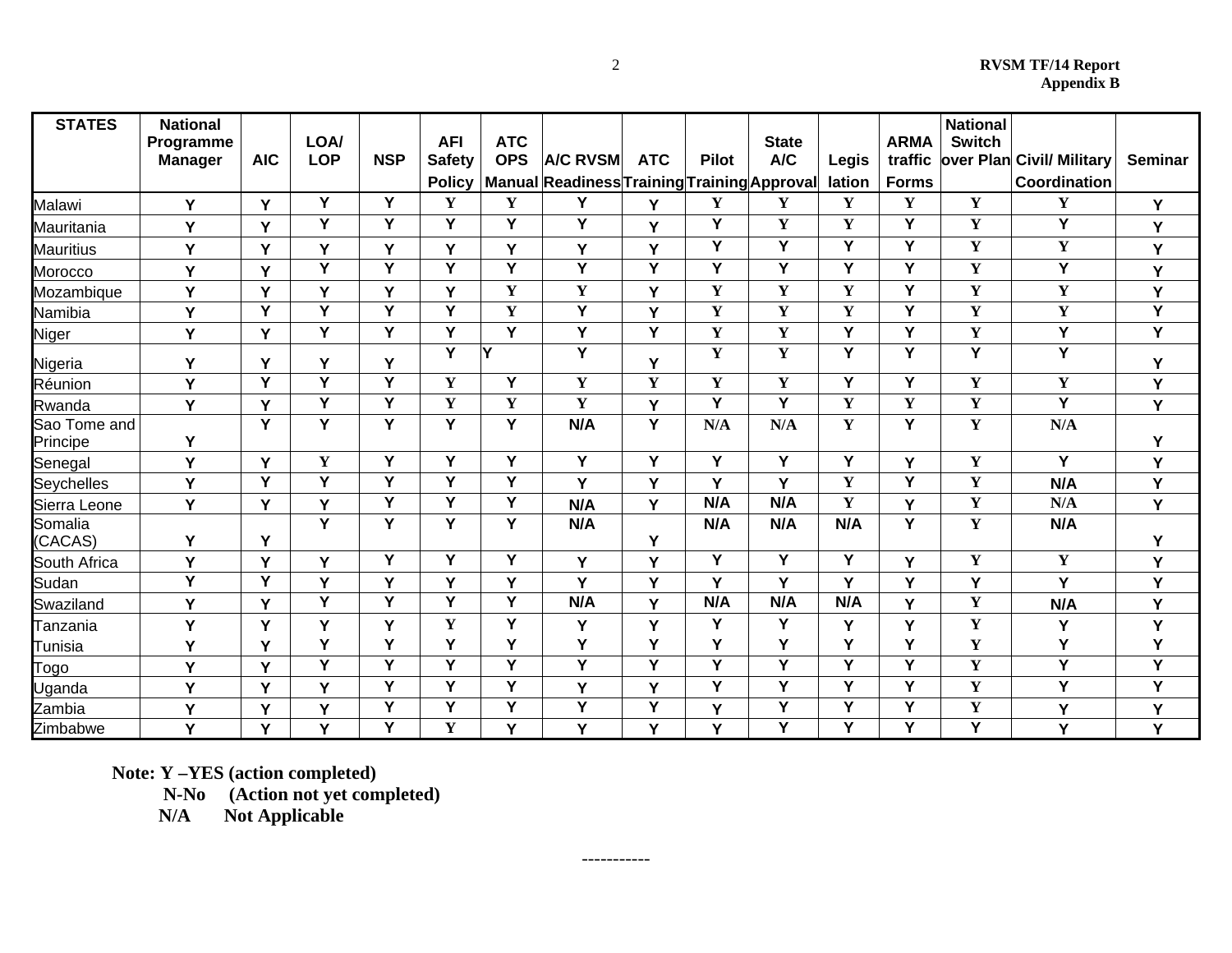**PISC (not attached, available in website:www.icao.int/esaf/rvsm\_documents.html)**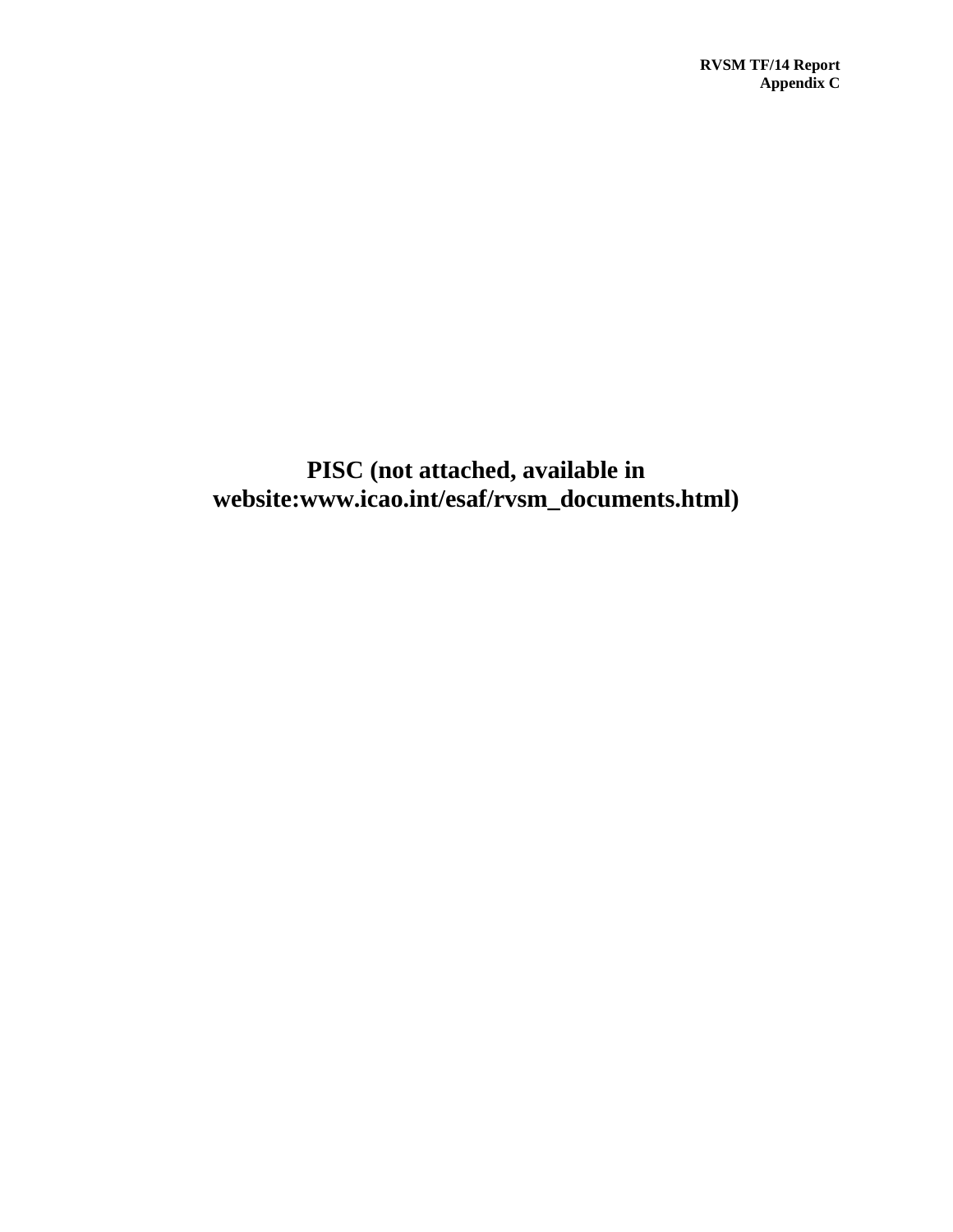# **AFI RVSM SWITCH - OVER PLAN T -24 ToS T+24**

# **AFI RVSM SWITCHOVER PLAN**

# **EXECUTIVE SUMMARY**

The AFI RSVM Task Force has provided guidance material for the States Switchover Plans so that they can refer to and adapt to their own local requirements. The AFI Functional Hazard Assessment final version, as accepted by Task Force 6, was referred to as guidance material when compiling the AFI Switchover Plan.

The switchover document satisfies the identified major switchover hazards resulting from the Functional Hazard Assessment that will need to be considered in order to accomplish a safe and successful switchover from CVSM to RVSM at time of switchover.

The switchover plan only addresses the switchover period and does not address the timelines as reflected in the action plan required to implement RVSM. The actions to RVSM implementation should be considered as the RVSM Task Force timetable that is issued periodically by the Task Force and lodged with the ARPO.

# **RECOMMENDATIONS**

It is recommended that States:

- Review the switchover plan, against their own detailed switchover plan and incorporate any amendments as required.
- Action any additional requirements as issued periodically by the ARPO appropriate to the States switchover plans.

ARPO ICAO ESAF NAIROBI KENYA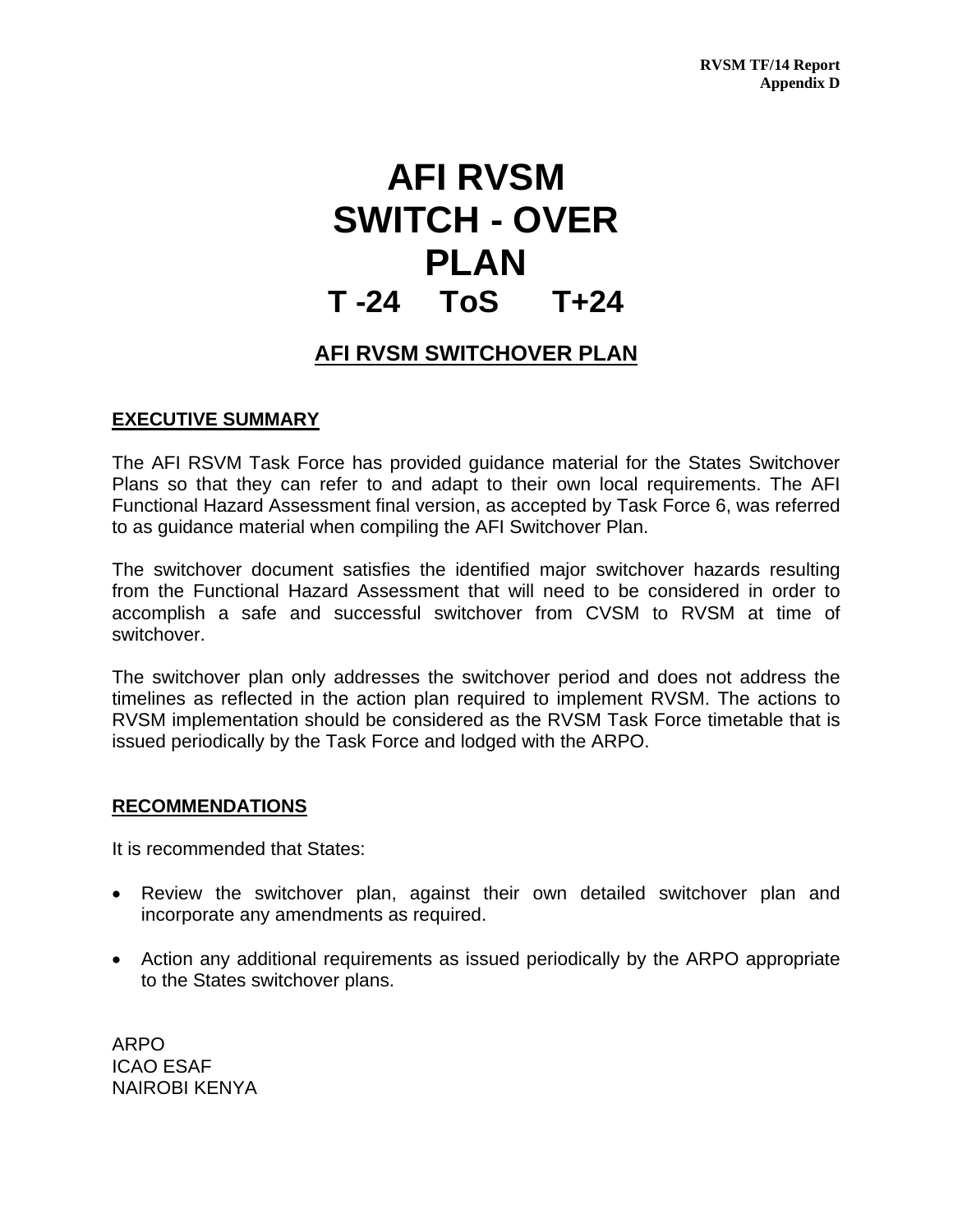# **AFI RVSM SWITCHOVER PLAN**

# **1. INTRODUCTION**

- 1.1 The AFI RVSM Task Force has provided a Switchover Plan for States to adapt to their own local requirements. The principle concerns of the Aviation Community have been addressed in the AFI Switchover Plan. This document should be referred to by States/FIR's to produce a plan that will be relevant to their ACC. This will in effect mean that there will need to be greater detail for individual actions within each FIR.
- 1.2 The Safety Case, with special reference to the CRA and TLS, would have been presented, and assurances provided that the level of safety preparedness of the States as reflected in the NSP's is sufficient for the task.
- 1.3 The process will culminate in the switchover from CVSM to RVSM at Time of Switchover (ToS), which will require specific attention to ensure a safe and effective changeover with the minimum disruption to the flow of air traffic. At the ToS the whole of the RVSM airspace will be in a transition phase for controllers and aircrews until it is reported that all aircraft are at the required RVSM FLAS.
- 1.4 The ARMA and ASECNA (via WACAF) will serve as the focal points of contact during the switchover period. ASECNA will be required to report all significant operations/events relating to the switchover, in the ASECNA area of operations to the ARMA.

# **2. ACTIONS PRIOR TO ToS AFI RVSM SWITCHOVER T-24**

2.1 AFI RVSM implementation readiness reporting will continue throughout the switchover period with the National Program Managers reporting to the ARMA.

# 2.2 Airspace

 It is essential that there is a stable airspace configuration during the Switchover period from CVSM to RVSM. The stability of the airspace will also require the utmost co-operation from military organizations.

# 2.3 Flight Planning

Flight planning, will continuously be checked during the switchover period for irregularities including incorrect RVSM status in Flight Plan and the flight level in the filed ATC Flight Plan not being in accordance with FLAS.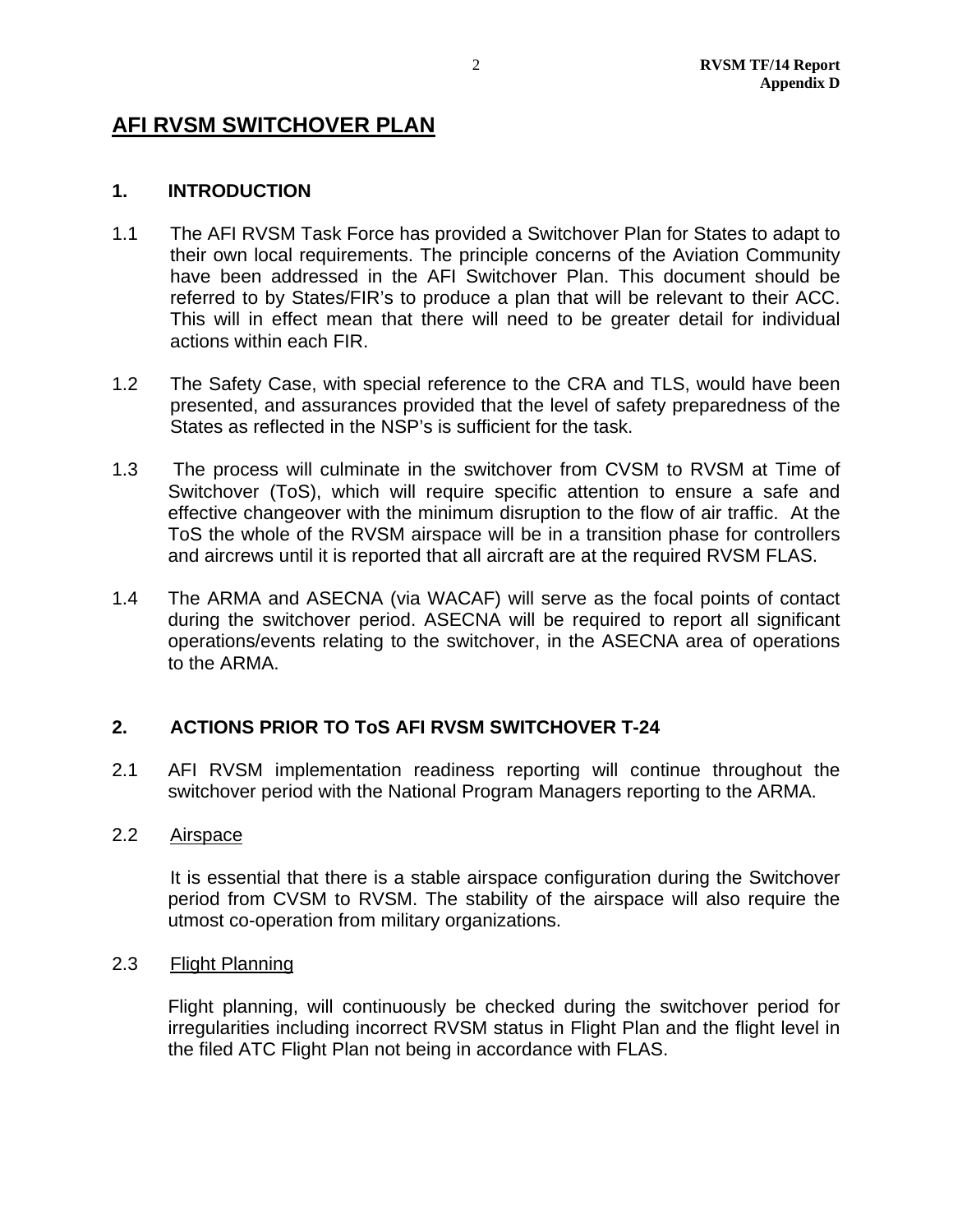**Within the switchover period there will continue to be increased contact between Aircraft Operators and ATS and the overall awareness as to the necessary flight planning and approval requirements for entry into RVSM airspace will be reinforced. Warnings will be provided to non-RVSM approved aircraft that would incorrectly penetrate AFI RVSM airspace.** 

Aircraft Operators and ATS should note that the submission of RPLs will require specific and separate attention. Operators of RVSM approved aircraft shall indicate the approval status by inserting the letter W in Field 10 of the ICAO FPL, regardless of the Requested Flight Level (RFL). From **28 August 2008**, ATS may invalidate a flight plan that does not comply with the RVSM requirements at ToS.

# 2.4 Civil/Military Coordination

Military exercises during switch over period should be suspended as per the FHA. If they do need to take place they should be coordinated with the greatest of care.

# **2.5 Ground Communications**

**During the switchover period redundant ground communication facilities must be available and ready for immediate use and adequately supported by competent technical staff.** 

# 2.6 Letters of Agreement/Procedures LOAs/LOP's.

States/FIR'/ACC's will ensure that the current LOA/LOP is easily accessible for reference purposes during the Switchover period. The following points should be carefully and continuously reviewed with regard to:

- FLAS for consistency with RVSM
- RVSM status of aircraft on the flight plan and if in doubt verify information with ARMA

# **3. AWARENESS CAMPAIGN**

3.1 During the switchover period operators should be reminded of the flight planning requirements as well as the requirement of RVSM operator/aircraft approvals in order to operate within the AFI RVSM airspace.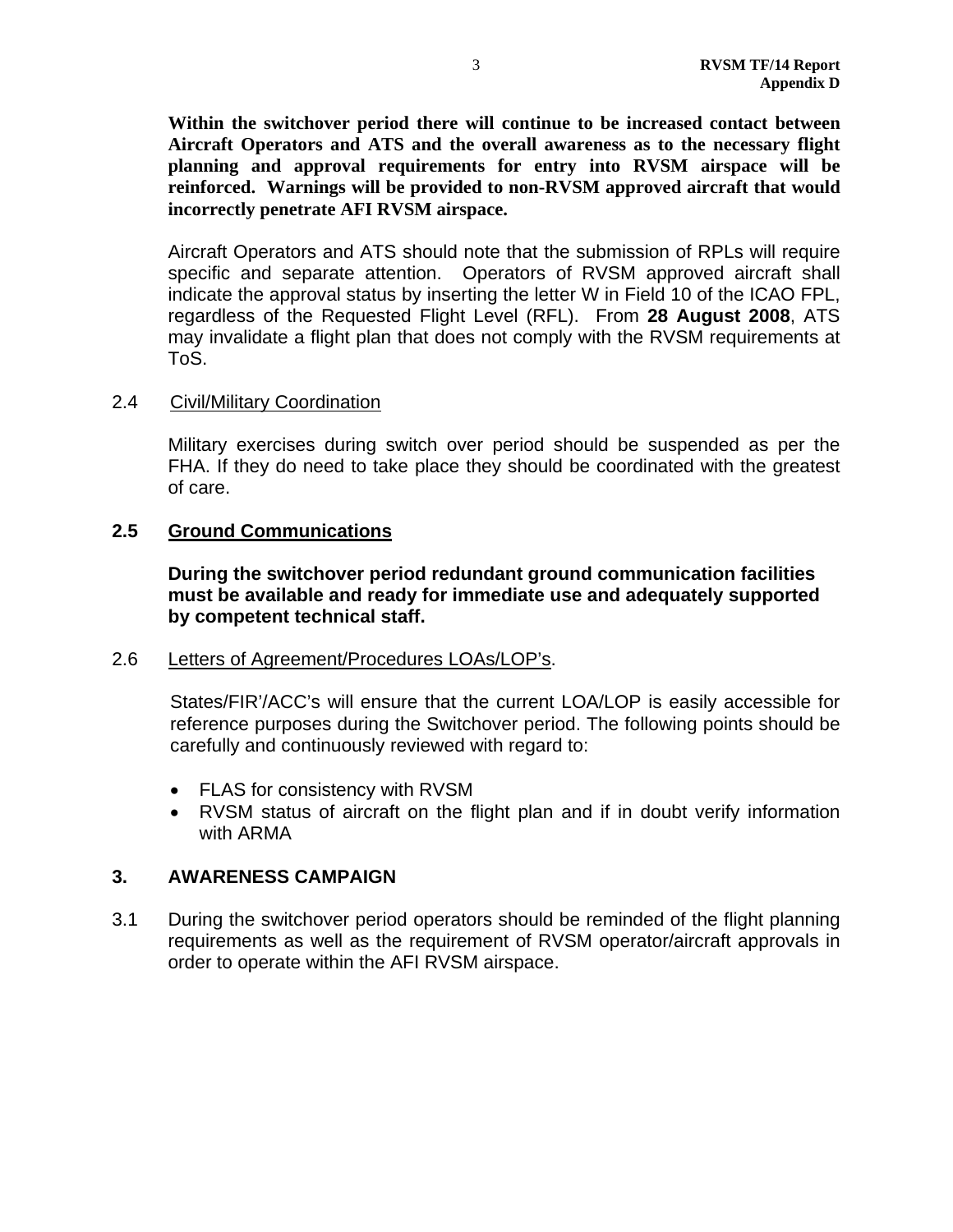# **4. SWITCHOVER (25 September 2008) ToS**

# 4.1 Switchover

A prime activity of the switchover period will be the switchover from CVSM to RVSM.

- Non RVSM approved flights airborne in the immediate period prior to the switchover may be adjusted to their new levels below FL290
- Operators must manage contingency fuel requirements as appropriate.
- At ToS, aircraft will be reassigned to their new levels.
- Operation above FL410 will not be permitted during the specified interval during the Switchover period by non RVSM approved aircraft.

# 4.2 Timing of Change.

The AFI RSVM Task Force has conducted a traffic analysis to determine a quiet and stable period, which confirmed the suitability for the switchover at 0001 HRS  $(UTC)$  25<sup>th</sup> September 2008.

# 4.3 Aircraft in Flight at Time of Switchover.

The sequence of events at switchover will be:

- Warning of Switchover from CVSM to RVSM by all ground stations
- Implementation of Switchover from CVSM to RVSM by all RVSM approved aircraft and the exclusion of all non-RVSM approved aircraft. State aircraft will be managed accordingly.
- An on going verification of Operator/Aircraft approval status
- Heightened vigilance for any irregularities and reporting to ARMA

Inevitably, there will be a mixed population of air traffic being handled at the time of switchover however preparations to limit the amount of non RVSM aircraft should be increased prior to the switchover.

Repeated broadcasts of the pending switchover will be made to aircraft in flight commencing 45 minutes before switchover. Phraseology for broadcast as an example is:

**"All stations, All stations, (***ACC identification***) Control Broadcast, RVSM operations commence at time 0001 HRS (UTC) 25th September 2008."**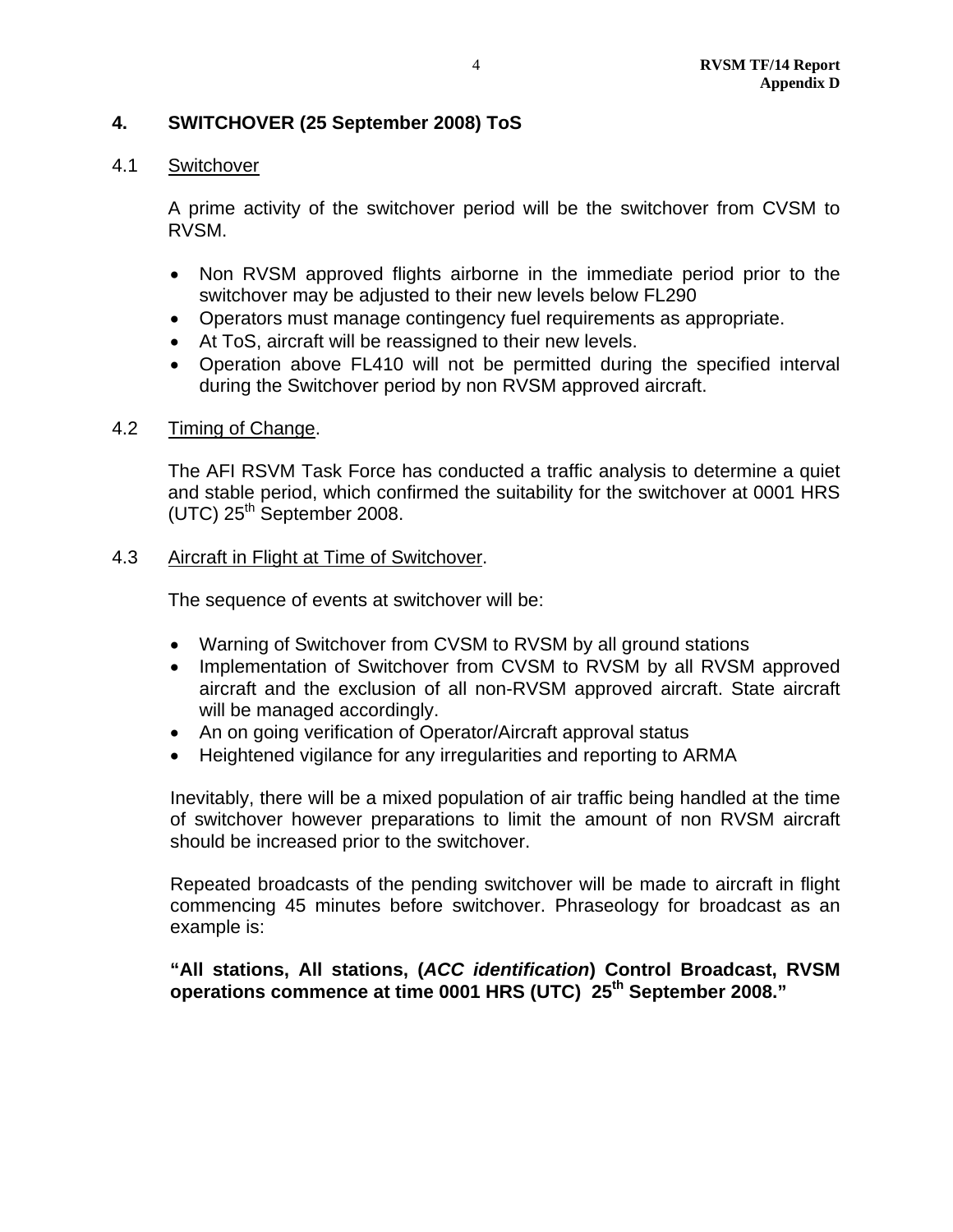## 4.4 Flow Management.

ACC's should apply flow management during the switchover period if required.

- 4.5 Staffing Levels at Time of Switchover.
	- ACC staffing will be a major focus of attention with a need for back-up staff, engineering staff and in particular software support as reflected in the FHA.
	- Comprehensive briefings will be provided by supervisors to all operational staff during ToS.
	- ACC management shall suspend operational training during the switchover period.

# 4.6 Weather Phenomena during Switchover Period

Any adverse weather phenomena, sand storms or volcanic activity will be reported immediately to the ARMA during the Switchover period to assist with contingency planning.

# 4.7 Contingency Planning.

Contingency plans are already in place for the normal operation of ACCs. The RVSM ATC manual provides some guidance on contingency procedures for degradation of aircraft equipment associated with height keeping or the occurrence of weather phenomena, which directly affect the ability of aircraft to maintain their allocated flight level.

ACCs should therefore review their contingency arrangements prior to switchover and then have them readily available during the switchover period for any eventuality. Various failure conditions will have to be considered.

# 4.8 Hazard Identification and Mitigation.

National Safety Plans shall satisfy the requirements of the AFI FHA Appendix E.2 (AFI RVSM Switchover Period) and Appendix F.2 (allocated safety requirements for AFI RVSM Switch over period.)

# 5. **IMMEDIATE POST IMPLEMENTATION PHASE (SWITCHOVER - 25<sup>th</sup> September 2008 PLUS 24 HOURS**

Twenty four hours after the introduction of RVSM each FIR will be required to provide a report to ARMA. FIR's experiencing problems or envisaging problems will report as such so that remedial action can be suggested. The report shall also include any large height deviations, wake vortex encounters and any other reportable incident brought about by the implementation of RVSM.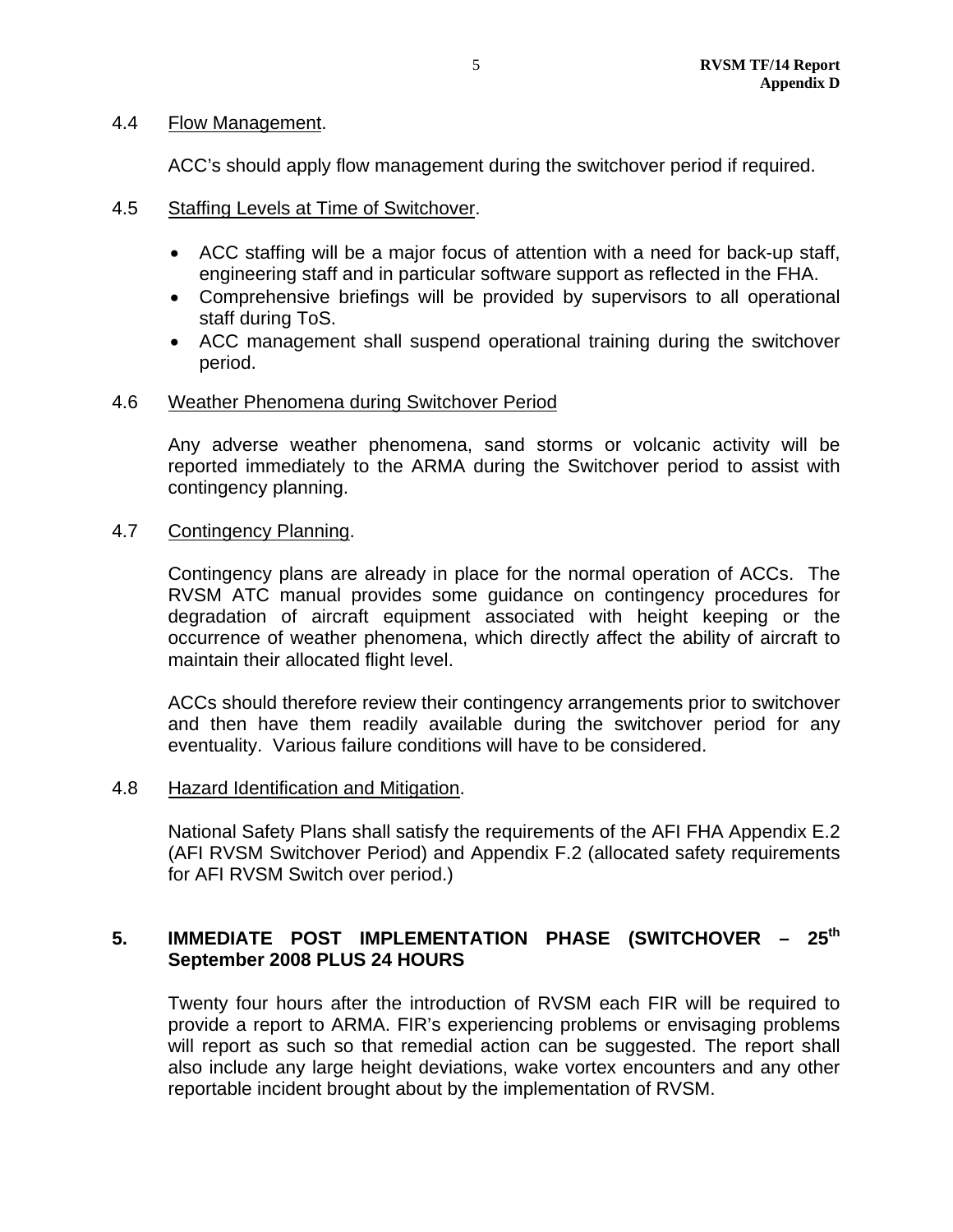# **6. CONCLUSION**

- 6.1 The AFI RVSM Task Force has adopted this SWOP as guidance material for application/publication by all AFI States.
- 6.2 National Program Managers must act on any additional requirements as issued periodically by the ARPO appropriate to the States switchover plans.
- 6.3 The Switchover from CVSM to RVSM will require further activity within States with further guidance and direction provided to ACCs by their Civil Aviation Authorities. Aircraft Operators will also need to note the flight planning aspects and the operational aspects of the switchover.

# **THE AFI RVSM QUICK RESPONSE TEAM**

The AFI RVSM Quick Response Team is described as follows:

# **ARMA**

Location: South Africa, Johannesburg Air Traffic Control Centre; Central Airspace Management Unit; ARMA. On call at the above location will be;

ARPO, ARMA, ATNS; IATA

Tel No.: +27 11 928 6506 Fax: +27 11 928 6420 Email: Afirma@atns.co.za SAT Phones: Contact details will be made available when NPM's are notified Mobile No's: Contact details will be made available when NPM's are notified

# **FIR's Reporting to ARMA**

Accra, Addis Ababa, Asmara, Beira, Cairo, Cape Town, Dar es Salaam, Entebbe, Gaborone, Harare, Johannesburg, Johannesburg Oceanic, Kano, Khartoum, Luanda, Lilongwe, Lusaka, Mogadishu, Mauritius, Nairobi, Roberts, Seychelles and Windhoek.

# **ASECNA HEAD OFFICE**

Location – Senegal; ASECNA Head Office (Dakar, Yoff near Earth Station). On call at the above location will be;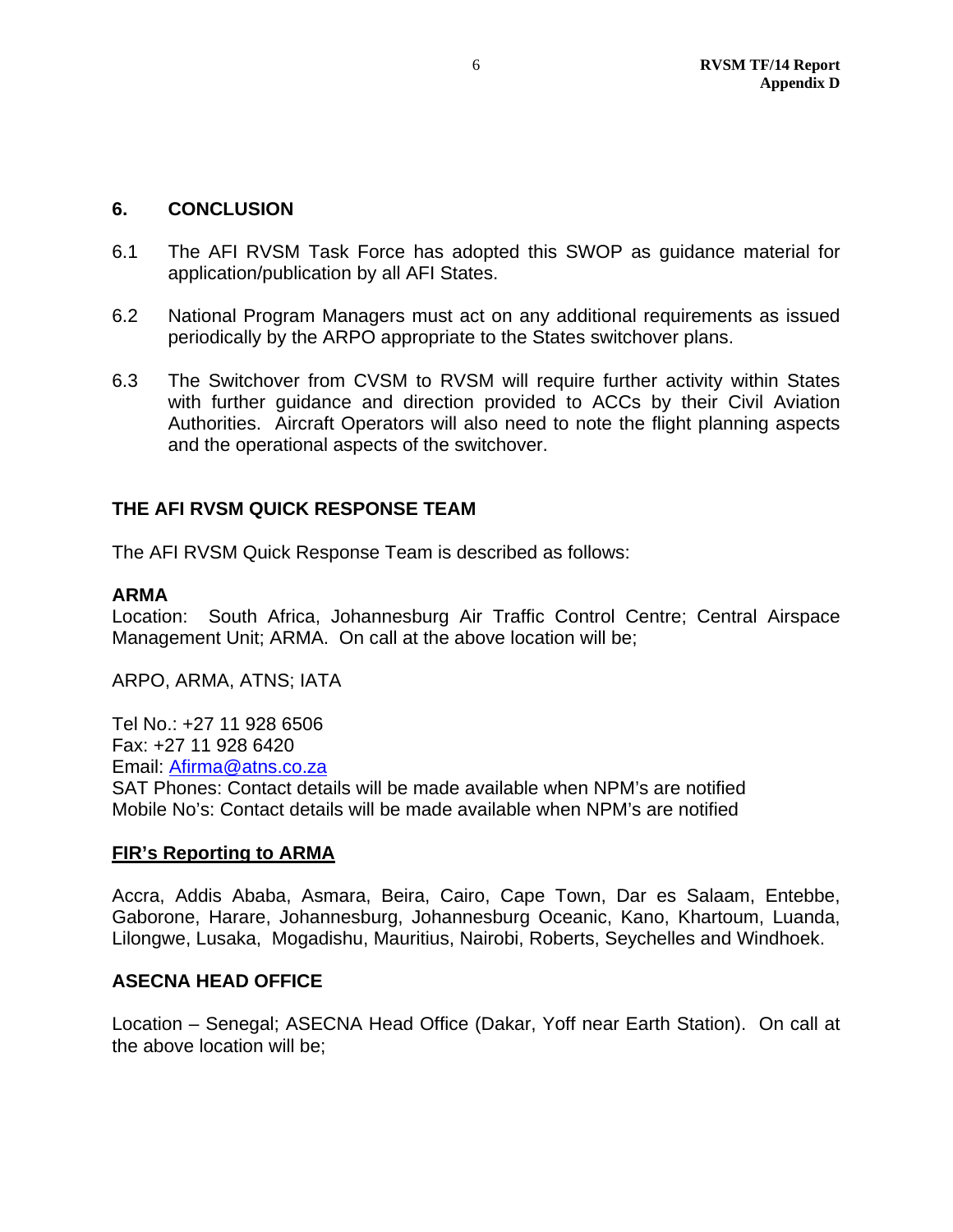# **ICAO WACAF ATM Officer, ASECNA, IATA**

Tel No: +221 33820 7546 Fax: +221 33820 7546 Email: rvsm.switchover@asecna.org SAT Phones: Contact details will be made available when NPM's are notified Mobile No's: Contact details will be made available when NPM's are notified

# **FIRs Reporting to ASECNA**

Algiers, Antananarivo, Brazzaville, Dakar, Kinshasa, Ndjamena, Niamey and Tripoli.

------

# **RVSM SWITCH OVER PLAN: (Countdown).**

| NO. | <b>TASK IDENTIFICATION</b>                                                                                                                                                                                                                           | <b>DURATI</b><br><b>ON</b> | <b>START</b>  | <b>END</b>    |
|-----|------------------------------------------------------------------------------------------------------------------------------------------------------------------------------------------------------------------------------------------------------|----------------------------|---------------|---------------|
| 1.  | Sign the text to nominate the persons in<br>charge of FIR switch over activities.                                                                                                                                                                    | 1 day                      | Tue. 5/6/08   | Tue. 5/6/08   |
| 2.  | List key persons and display it in ACC.                                                                                                                                                                                                              |                            |               |               |
| 3.  | Carry out the operation checks of the centre<br>by Fax, email and AFTN messages<br>exchange with the Quick Response Team<br>Point of Contact (ARMA and ASECNA) at<br>the appropriate centre and the adjacent<br>ACCs and military.                   | 14 days                    | Mon. 09/06/08 | Sun. 22/06/08 |
| 4.  | Prepare and publish an AIC requiring the<br>mention of RVSM status on all flight plans<br>with effect from $25th$ August 2008.<br>Publication to be issued at AIRAC date of<br>$3rd$ July 2008                                                       | 11 days                    | Mon. 23/06/08 | Thu. 03/07/08 |
| 5.  | Carry out additional operation checks of<br>the centre by Fax, email and AFTN<br>messages exchange with the Quick<br>Response Team Point of Contact (ARMA<br>or ASECNA) at the appropriate centre and<br>the adjacent ACCs and military if required. | 3 days                     | Tue. 08/07/08 | Thu.10/07/08  |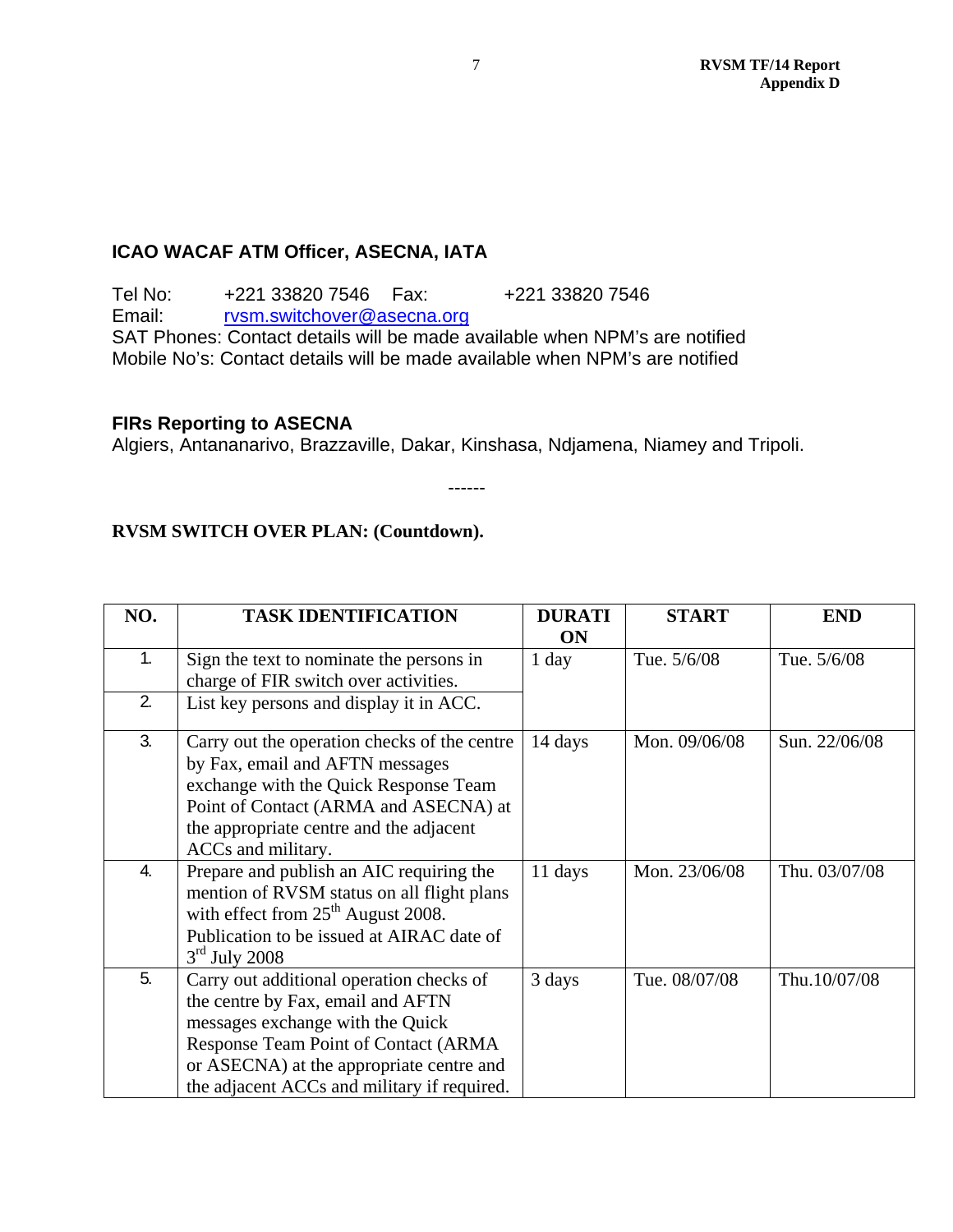| NO. | <b>TASK IDENTIFICATION</b>                                                                                                                                                                                                                                                                                                                                               | <b>DURATI</b><br><b>ON</b> | <b>START</b>    | <b>END</b>    |
|-----|--------------------------------------------------------------------------------------------------------------------------------------------------------------------------------------------------------------------------------------------------------------------------------------------------------------------------------------------------------------------------|----------------------------|-----------------|---------------|
| 6.  | Simulate switchover exercise. ACCs test<br>software changes to accommodate RVSM<br>are in place and functional.                                                                                                                                                                                                                                                          | 3 days                     | Tue.15/07/08    | Thu.17/07/08  |
| 7.  | Prepare and publish AIP Supplement<br>suspending operations above FL410 of non<br>RVSM aircraft for two (2) hours before and<br>after ToS. Publication be issued at the<br>AIRAC date of 31 <sup>st</sup> July 2008                                                                                                                                                      | 7 days                     | Thu. 24/07/08   | Thu. 31/07/08 |
| 8.  | Prepare and publish an AIP Supplement<br>prohibiting the non RVSM aircraft within<br>RVSM airspace (FL 290 and FL410) from<br>24 <sup>th</sup> September 2008 at 22h01 UTC.<br>Publication be issued at the AIRAC date of<br>$31st$ July 2008                                                                                                                            |                            |                 |               |
| 9.  | Prepare and publish an AIP Supplement<br>Suspending use of East Bound RVSM FL<br>310, 350, and 390 on $25th$ September 08 for<br>two (2) hours after ToS.<br>Include diagram of Flight Level Allocation<br>System (FLAS) 2008 from the date of the<br>implementation of RVSM.<br>Publication of AIP supplements to be<br>issued by at the AIRAC DATE OF 31 <sup>st</sup> |                            |                 |               |
|     | <b>July 2008.</b>                                                                                                                                                                                                                                                                                                                                                        |                            |                 |               |
| 10. | Update and sign all letters of the<br>agreement/procedures by integrating the<br>RVSM requirements with effective date on<br>$25th$ September, 2008                                                                                                                                                                                                                      | 56 days                    | Thu. 31/07/08   | Thu. 25/09/08 |
| 11. | Organize a particular awareness campaign<br>to address the military                                                                                                                                                                                                                                                                                                      | 10 days                    | Tue. 26/08/08   | Fri. 12/09/08 |
| 12. | Ensure that no major modification to the<br>ATS equipment will be carried out during<br>the month of September 2008                                                                                                                                                                                                                                                      | 23 days                    | Mon. 08/09/08   | Tue. 30/09/08 |
| 13. | Prepare and publish a Trigger NOTAM<br>two (2) weeks before ToS notifying the<br>implementation of RVSM and relevant<br>procedures to be applied.                                                                                                                                                                                                                        | 2 days                     | Tue. 09/09/2008 | Wed. 10/09/08 |
| 14. | Ensure that official documents e.g. NSP,<br>SWOP, FLAS etc are available in all the<br>structures concerned                                                                                                                                                                                                                                                              | 7 days                     | Mon. 22/09/08   | Sun. 28/09/08 |
| 15. | Send a Fax /Email to ASECNA and<br>ARMA with a copy to ICAO confirming<br>that the $ACC(s)$ is/are ready for switchover<br>to RVSM (activity of NPM)                                                                                                                                                                                                                     | 1 day                      | Mon. 22/09/08   | Mon. 22/09/08 |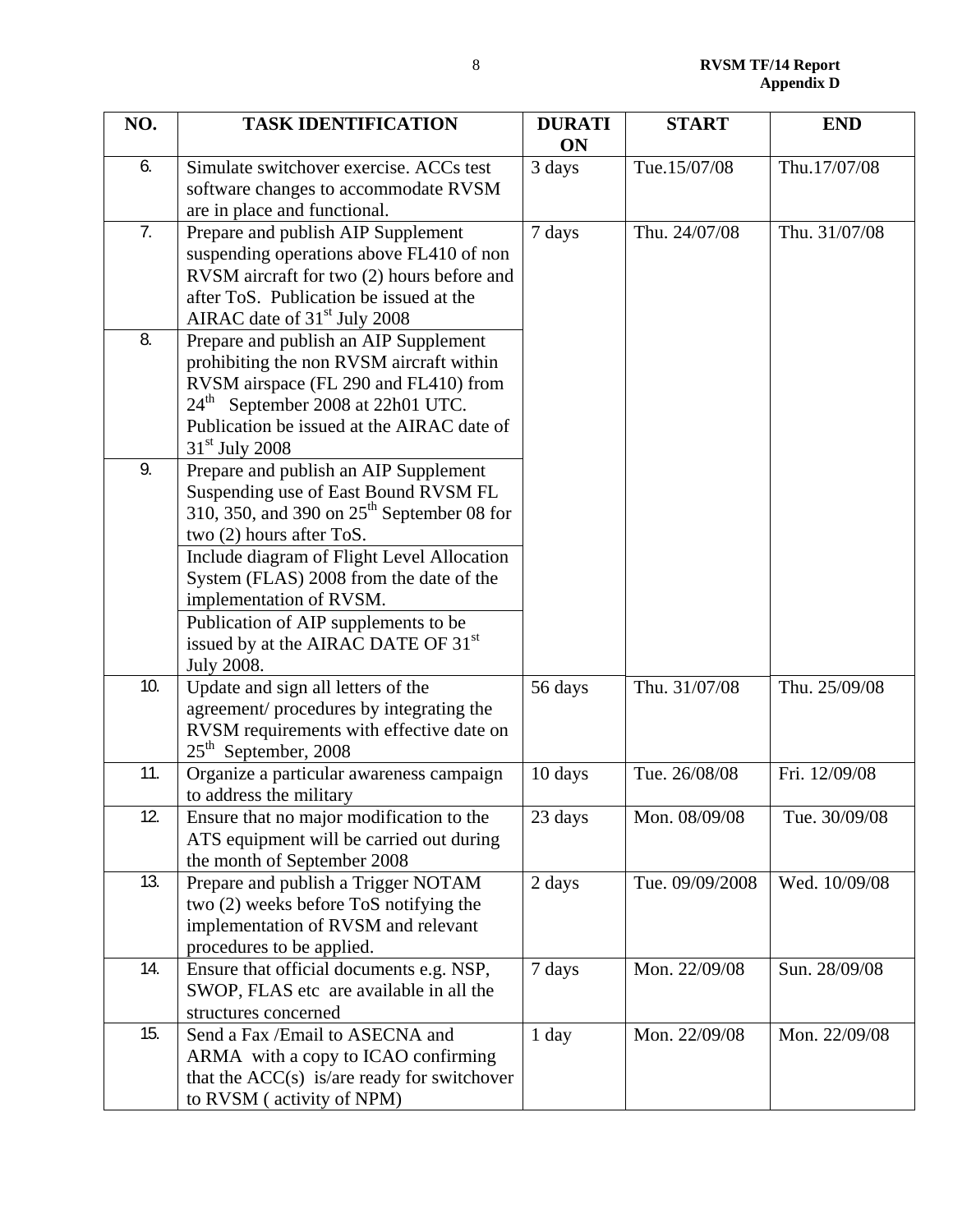| NO. | <b>TASK IDENTIFICATION</b>                                               | <b>DURATI</b> | <b>START</b>  | <b>END</b>    |
|-----|--------------------------------------------------------------------------|---------------|---------------|---------------|
|     |                                                                          | <b>ON</b>     |               |               |
| 16. | Activate the ACC implementation Team in                                  |               |               |               |
|     | accordance with the plan developed for the                               |               |               |               |
|     | Team.                                                                    |               |               |               |
| 17. | Provide daily the situation of the operating                             |               |               |               |
|     | condition of the equipment requirements;                                 |               |               |               |
| 18. | Adjust the ACCs staffing in order to                                     |               |               |               |
|     | provide extra personnel;                                                 |               |               |               |
| 19. | Ensure Meteorological staff are available in                             | 7days         | Mon. 22/09/08 | Sun. 28/09/08 |
|     | case of emergency due to adverse                                         |               |               |               |
|     | meteorology                                                              |               |               |               |
| 20. | Refresh the operational staff on the duty in                             | 7 days        | Mon. 22/09/08 | Sun. 28/09/08 |
|     | <b>RVSM</b> implementation                                               |               |               |               |
| 21. | Read back systematically all flight levels                               |               | Tue. 23/09/08 | Continuous    |
|     | exchanged in conversations between                                       |               |               |               |
|     | controllers, or controller-pilot                                         |               |               |               |
| 22. | 242201 -250201 UTC suspend operations                                    | 1 day         | Thu. 25/09/08 | Thu. 25/09/08 |
|     | above FL410 for non RVSM aircraft                                        |               |               |               |
| 23. |                                                                          |               |               |               |
|     | 242201 UTC: Remove non-RVSM aircraft                                     |               |               |               |
| 24. | from RVSM airspace<br>242315 UTC: Controllers transmit to all            |               |               |               |
|     |                                                                          |               |               |               |
|     | aircraft: "Attention all aircraft x2, RVSM                               |               |               |               |
|     | operations will begin at 0001 UTC"<br>(Repeat this at 2330; 2345 & 2355) |               |               |               |
| 25. | At 0001 UTC Start allocating RVSM                                        |               |               |               |
|     | flight levels to aircraft except <b>FL310</b> , 350,                     |               |               |               |
|     | and 390                                                                  |               |               |               |
| 26. | 0001-0200 UTC: Suspend use of East                                       |               |               |               |
|     | Bound RVSM FL 310, 350, and 390.                                         |               |               |               |
| 27. | 0001-0200 UTC: Allocate only RVSM FL                                     |               |               |               |
|     | 290, 330, 370, and 410 to East Bound                                     |               |               |               |
|     | flights.                                                                 |               |               |               |
| 28. | At 0201 UTC: Start allocating without                                    |               |               |               |
|     | flight level exception RVSM flight levels                                |               |               |               |
|     | in accordance with FLAS                                                  |               |               |               |
| 29. | Apply 2000ft separation in emergency                                     |               |               |               |
|     | case and keep using RVSM FLIGHT                                          |               |               |               |
|     | <b>LEVELS</b>                                                            |               |               |               |

---------------------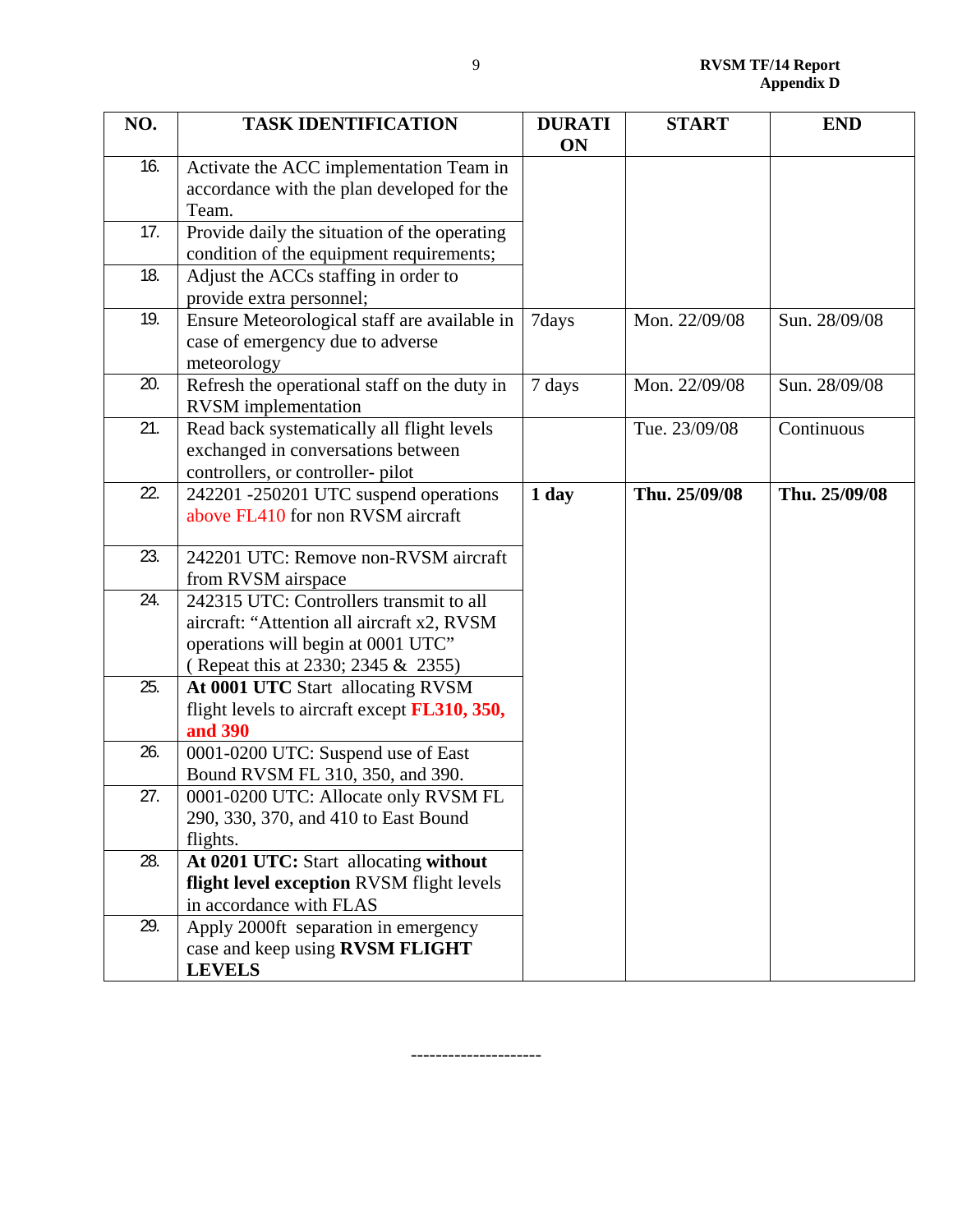|                | AFI RVSM STRATEGY-ACTION-JUNE 2008                                                          |                                      |                                     |                                                                                     |                                               |  |  |
|----------------|---------------------------------------------------------------------------------------------|--------------------------------------|-------------------------------------|-------------------------------------------------------------------------------------|-----------------------------------------------|--|--|
|                | <b>Program Management</b>                                                                   |                                      |                                     |                                                                                     |                                               |  |  |
|                | Agree on structure of TF to enable efficient<br>handling of specialist technical tasks      | 21/11/03                             | Completed                           | <b>Secretariat Support</b><br>Team: ASECNA,<br>SA, IATA, Kenya,<br>Nigeria, Tunisia | Completed 21 Nov 2003                         |  |  |
| $\overline{2}$ | <b>RVSM SIP Report</b>                                                                      | 21/11/03                             | Completed                           | <b>RVSM/ITF2</b>                                                                    | Completed 21 Nov 2003                         |  |  |
| 3              | RVSM/RNAV/RNP TF/2 Meeting                                                                  | 21/11/03                             | Completed                           | RVSM/ITF2                                                                           | Completed 21 Nov 2003                         |  |  |
| $\overline{4}$ | Identify resources for performing specialist technical<br>tasks                             | 21/11/03                             | Completed                           | <b>RVSM/ITF2</b>                                                                    | Completed 21 Nov 2003                         |  |  |
| 5              | Investigate methods of funding any outside assistance<br>required                           | 31/03/04                             | On going                            | <b>ICAO/IATA</b>                                                                    | To address future funding<br>as/when required |  |  |
| 6              | Finalize the RVSM Implementation Strategy/Action<br>Plan                                    | 31/12/03                             | Completed                           | <b>ICAO</b>                                                                         | Sent 05 Dec 2003                              |  |  |
| $\overline{7}$ | Circulate RVSM Implementation Strategy/Action<br>Plan for comments from States              | 5/01/04                              | Completed                           | <b>ICAO</b>                                                                         | Sent 05 Dec 2003                              |  |  |
| 8              | Doc 7030 amendment Proposal<br>a)<br>Circulate proposal to States<br>b)<br>(c) ANC Approval | Submitted to<br>ANC in March<br>2007 | Completed<br>Completed<br>Completed | <b>ICAO</b><br><b>ICAO</b><br><b>ICAO</b>                                           | Approved in June 2007                         |  |  |
| 9              | States comments on RVSM implementation<br>Strategy/Action Plan                              | $31/-3/04$                           | Completed                           |                                                                                     |                                               |  |  |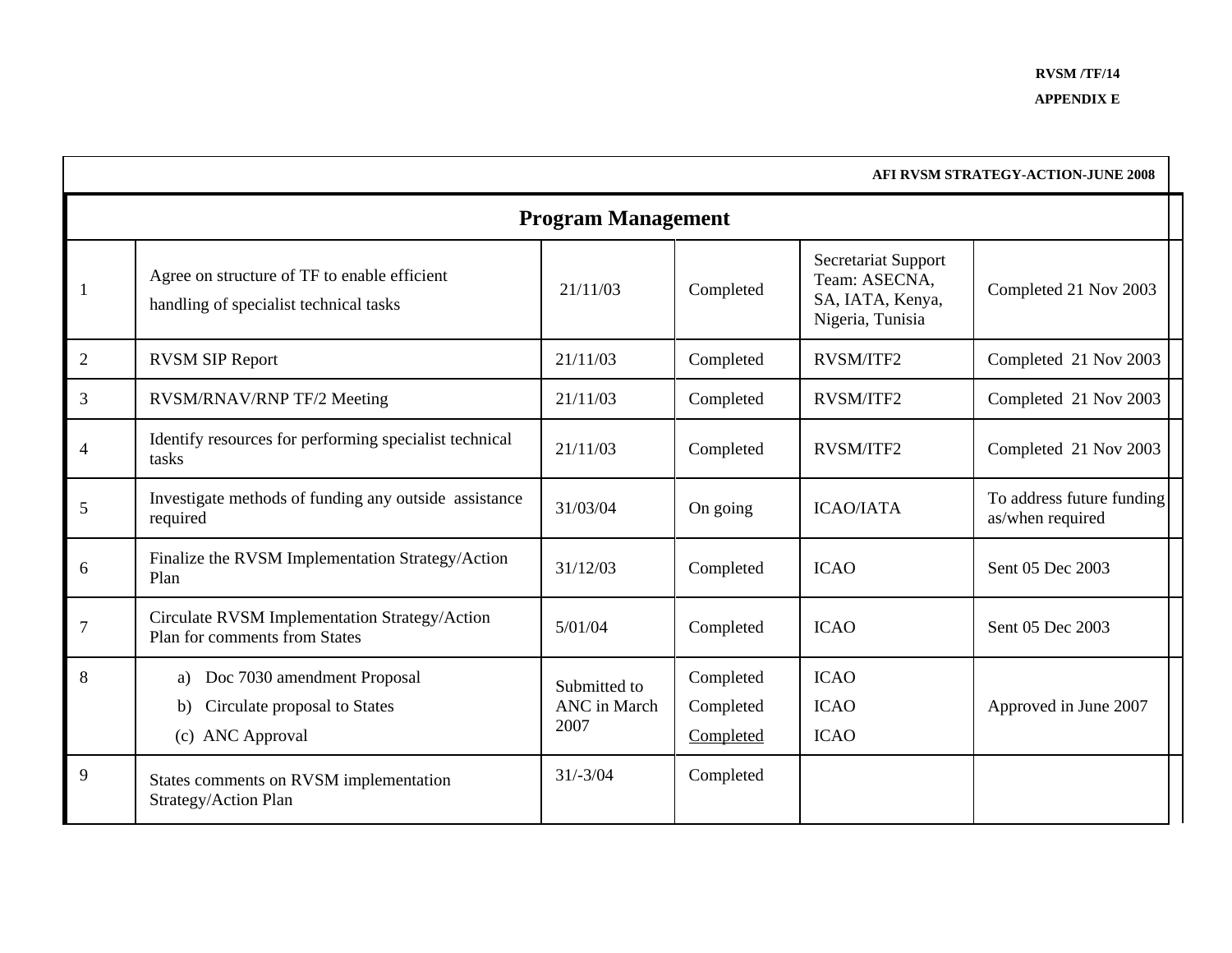| 10 | Regional RVSM informational Website                                            | 31/03/04     | Completed |                                   | www.icao.int/esaf/RVSM                                       |
|----|--------------------------------------------------------------------------------|--------------|-----------|-----------------------------------|--------------------------------------------------------------|
| 11 | RVSM Seminar/RVSM ITF3                                                         | 19-22/04/04  | Completed |                                   |                                                              |
| 12 | RVSM Seminar /RVSM/ITF/4                                                       | 26-30/07/04  | Completed |                                   |                                                              |
| 13 | Coordination and harmonization of procedures with<br>adjacent Regions          |              | completed | <b>ICAO</b> and AFI<br><b>RMA</b> |                                                              |
| 14 | States to send AIC to notify their intention to<br>Implementation of RVSM      | Oct 05       | completed | <b>ICAO/States</b>                |                                                              |
| 15 | Determine target AIRAC implementation date<br>(AIP Supplement to be published) | October 2007 | completed | <b>ICAO/States</b>                | <b>RVSM</b> Implementation<br>25 September 2008              |
| 16 | Regional RVSM implementation status reports                                    | On-going     | On -going | <b>ICAO</b>                       | Monthly Report to<br>website                                 |
| 17 | <b>State Readiness Assessment,</b>                                             | October 2006 | On-going  | <b>ICAO</b>                       | Reviewed every TF<br>meeting (Last review<br>TF/14 May 2008) |
| 18 | RVSM/ARTF/5                                                                    | 15-16/11/04  | Completed |                                   |                                                              |
| 19 | RVSM/ARTF/6                                                                    | 25-27/05/05  | Completed |                                   |                                                              |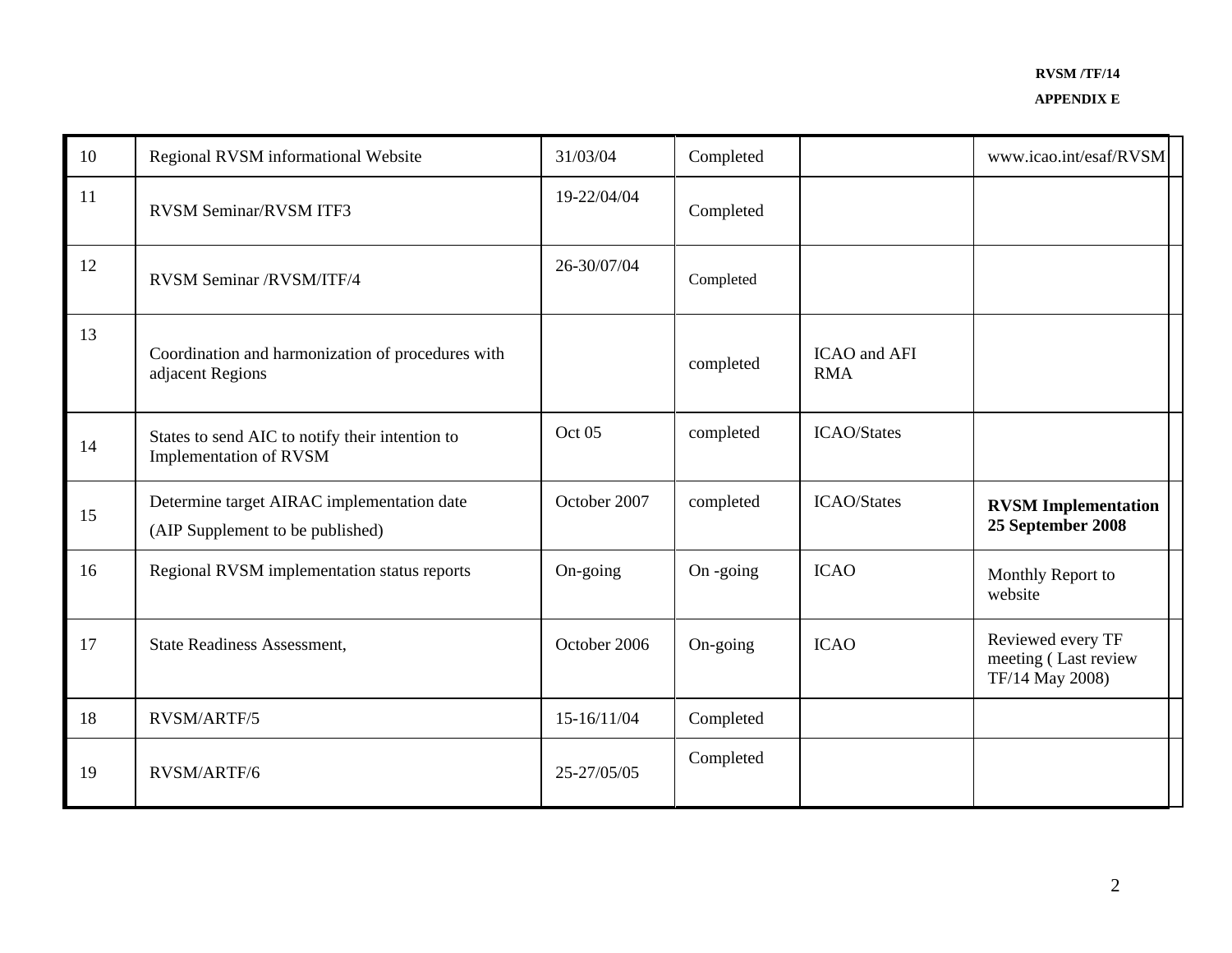| 20 | RVSM/ARTF/7<br>ATS/AIS/SAR/SG/8         | 08-09/08/05<br>10-12/08/05     | Completed<br>Completed |               |                                                                 |
|----|-----------------------------------------|--------------------------------|------------------------|---------------|-----------------------------------------------------------------|
| 21 | RVSM/ARTF/8 and RVSM Seminar            | $10 - 14$<br>October 2005      | Completed              |               |                                                                 |
| 22 | RVSM/ARTF/9 meeting                     | April 06                       | Completed              |               |                                                                 |
| 23 | RVSM TF/10 meeting and GO/Delay meeting | June 06                        | Completed              |               |                                                                 |
| 24 | Publish Trigger NOTAM                   | <b>TBD</b>                     | Pending                | <b>States</b> | States to be advised of<br>date                                 |
| 25 | Develop/Publish National SWOP           | October 06                     | completed<br>Progress  | <b>States</b> | SWOP and Countdown<br>schedule sent to States on<br>6 June 2008 |
| 26 | <b>RVSM Task Force 11 Meeting</b>       | $30/11 - 1/12/06$              | Completed              | All           | Nairobi                                                         |
| 27 | <b>RVSM</b> Task Force 12 meeting       | 23-24 April<br>2007            | Completed              | All           |                                                                 |
| 28 | <b>RVSM Task Force 13</b>               | $12 - 14$<br>September<br>2007 | Completed              | All           |                                                                 |
| 29 | <b>RVSM Task Force 14</b>               | <b>May 2008</b>                | completed              | States /ICAO  | Nairobi                                                         |
| 30 | <b>RVSM Task Force 15</b>               | August 2008                    |                        | States /ICAO  |                                                                 |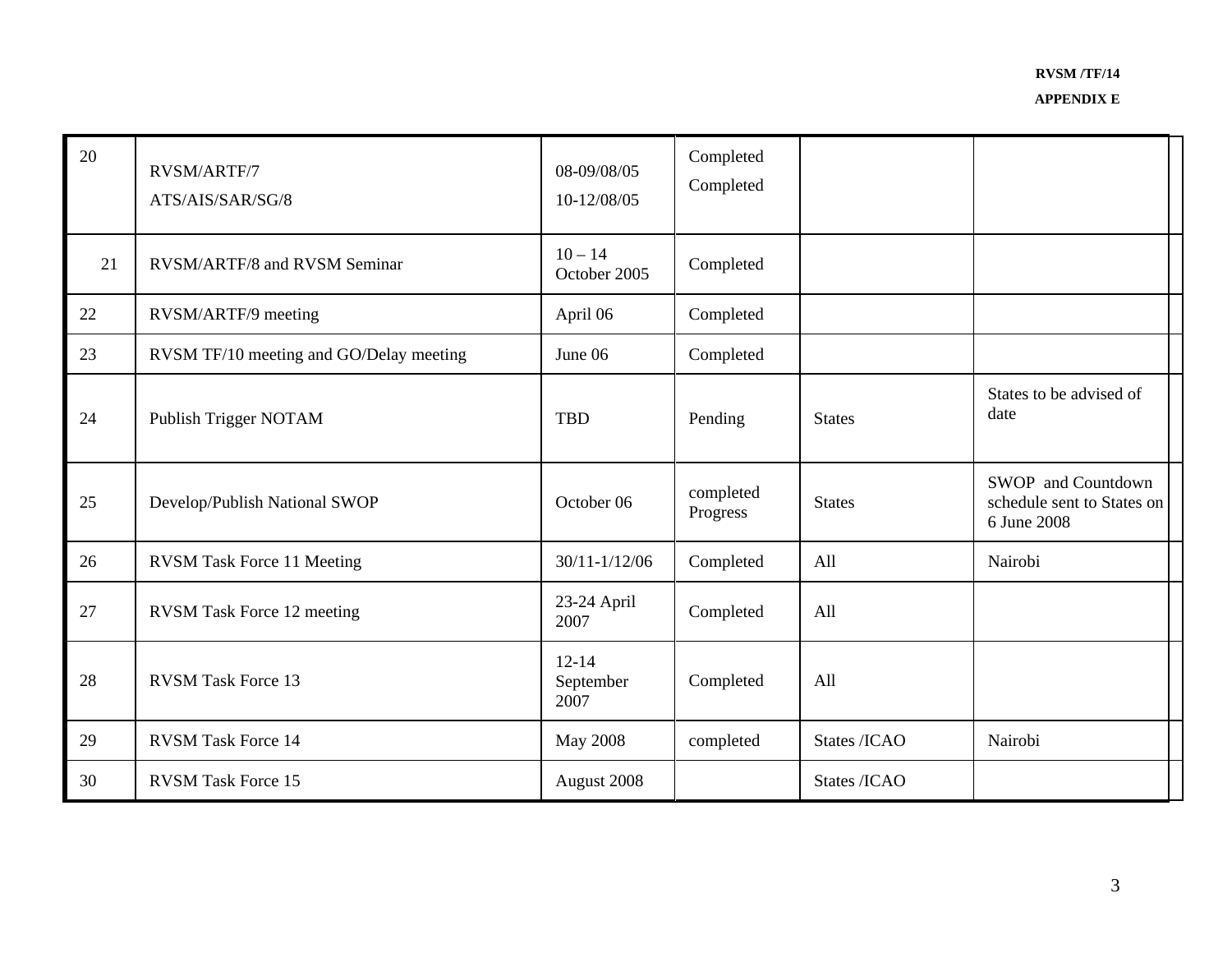|    | <b>Aircraft Operations and Airworthiness</b>                        |             |           |                    |                                                                                   |  |  |
|----|---------------------------------------------------------------------|-------------|-----------|--------------------|-----------------------------------------------------------------------------------|--|--|
| 31 | Regional OPS/Airworthiness RVSM Guidance                            | 21/11/03    | Completed |                    |                                                                                   |  |  |
| 32 | Develop regional Pilot Training RVSM Guidance<br>Material           | 30/04/04    | Completed | <b>IATA</b>        | Sent to Operators for<br>action                                                   |  |  |
| 33 | Provide pilot training RVSM guidance material to<br>specific States | 30 July 06  | Completed |                    | Sent to States                                                                    |  |  |
| 34 | Aircraft Operational approval process guidelines                    | 31/05/04    | Completed |                    | Sent to States                                                                    |  |  |
| 35 | <b>Aircraft RVSM Approval Survey</b>                                | In progress | On -going | <b>ICAO/States</b> | Continuous and updated<br>at every TF meeting<br>(Reviewed at TF/14- May<br>2008) |  |  |
| 36 | Ensure aircraft/operator approval process                           | In progress | On-going  | <b>ICAO/ARMA</b>   | Updated at every TF<br>meeting Reviewed at<br>TF/14- May 2008                     |  |  |
| 37 | Ops/Airworthiness seminar                                           | Nov $06$    | Completed | <b>ICAO</b>        |                                                                                   |  |  |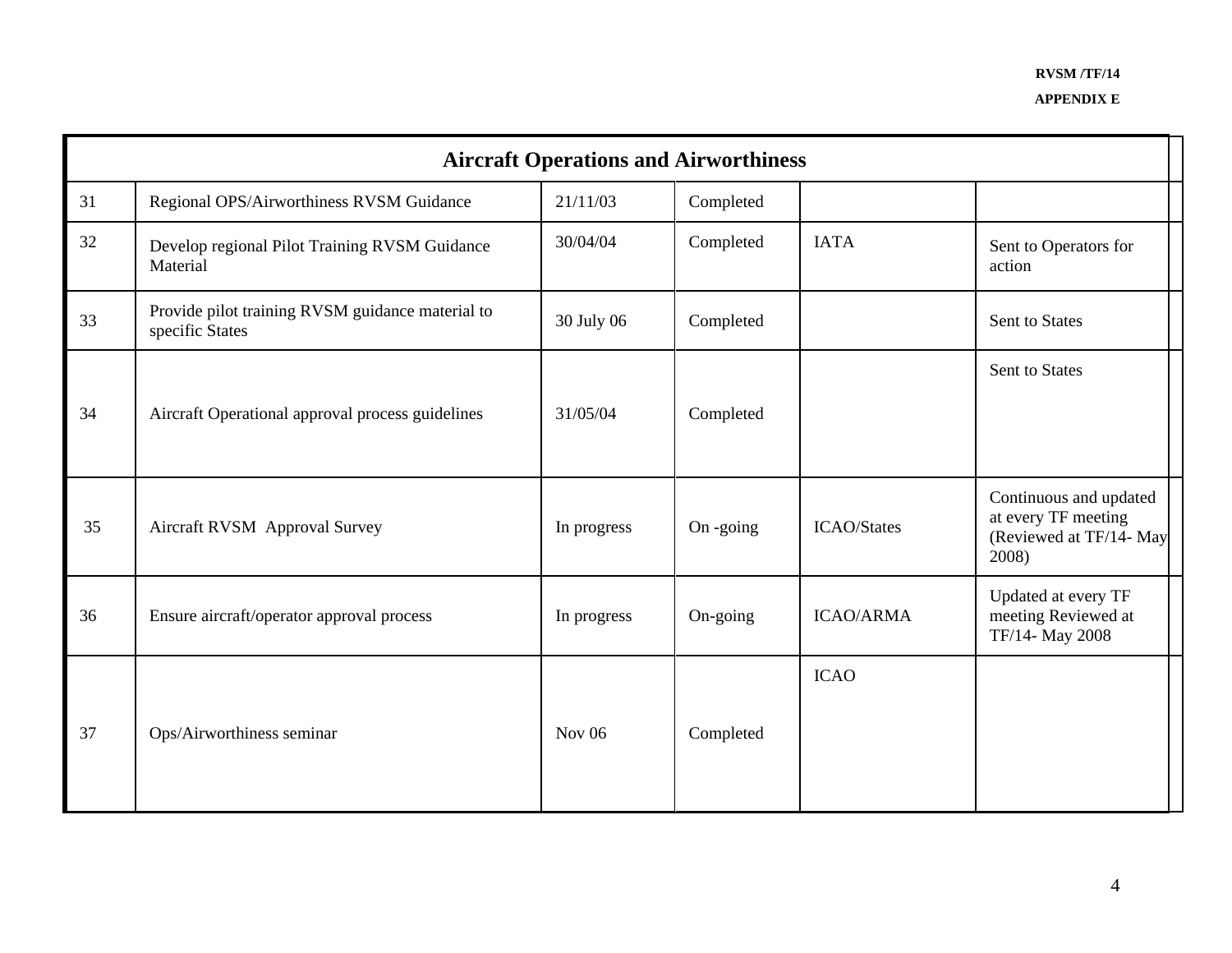|    | <b>Air Traffic Management</b>                     |                                           |           |                    |                                                                               |  |
|----|---------------------------------------------------|-------------------------------------------|-----------|--------------------|-------------------------------------------------------------------------------|--|
| 38 | National RVSM plan                                | 31/03/04                                  | On-going  | States, ICAO       | All States completed and<br>signed March 2008                                 |  |
| 39 | National Safety Plan Validation Panel             | March 06                                  | Completed | <b>NSPVP</b>       |                                                                               |  |
| 40 | <b>APIRG/15 Consideration of TF Reports</b>       | 25-30-9-05                                | Completed |                    |                                                                               |  |
| 41 | Regional ATC OPS Manual                           | Apr 06                                    | Completed | <b>States</b>      | States to incorporate in<br>National documentation                            |  |
| 42 | Determine the limits of RVSM airspace             | 30/06/04                                  | Completed | States/ICAO        |                                                                               |  |
| 43 | Regional ATC Training Program & Guidance Material | July 06                                   | Completed | <b>ASECNA/ATNS</b> |                                                                               |  |
| 44 | Letters of Agreement/Procedure (LOA/LOP)          | 3 months before<br>Time of switch<br>over | On-going  | <b>States</b>      | States to incorporate<br>RVSM procedures.                                     |  |
| 45 | Civil/Military coordination                       | Continuous                                | On-going  | <b>States</b>      | In National RVSM Plan                                                         |  |
| 46 | <b>National RVSM Regulatory Material</b>          | October 06                                | On-going  | <b>States</b>      | Included in the National<br>Safety Plan and are in the<br>LOAs/LOPs and AIPs. |  |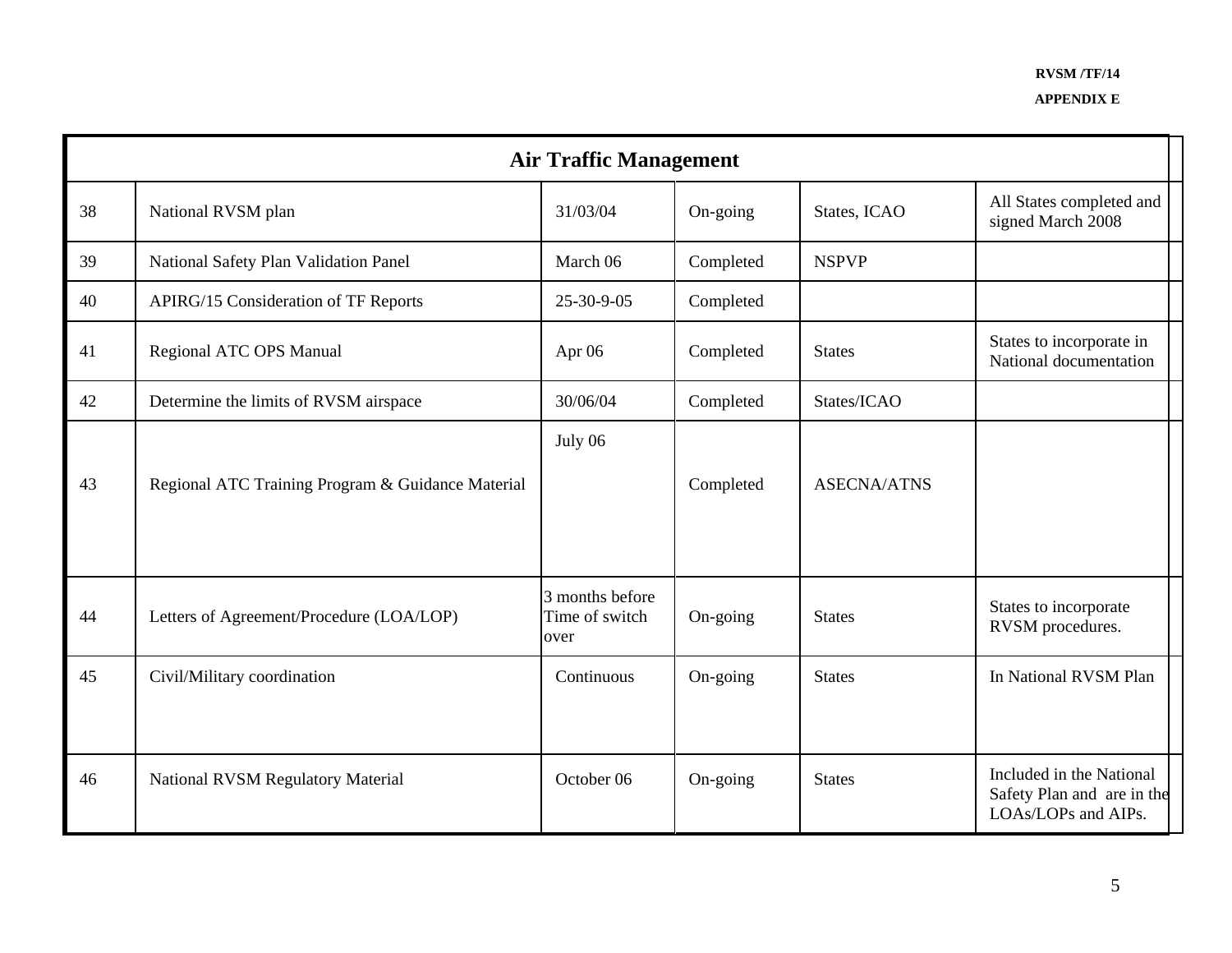**APPENDIX E** 

| 47 | Collect weather and turbulence data for analysis                                                                        | On Going                     | On-going<br>progress | <b>ARMA ICAO/States</b> | Does not affect RVSM<br>implementation                                                                                                                                             |
|----|-------------------------------------------------------------------------------------------------------------------------|------------------------------|----------------------|-------------------------|------------------------------------------------------------------------------------------------------------------------------------------------------------------------------------|
|    |                                                                                                                         | <b>RVSM Safety Assurance</b> |                      |                         |                                                                                                                                                                                    |
| 48 | State review of implementation of CNS infrastructure<br>to support provision of ATC Service in the AFI RVSM<br>airspace | December<br>2007             | On-going             | <b>All States</b>       | Reviewed at every TF<br>meeting (reviewed at<br>TF/14 May 2008).<br>Requirement met.by all<br>States except 3. Follow up<br>by PMT on going final<br>findings By Mid July<br>2008. |
| 49 | Review of the provision of ATC Service in the AFI<br><b>RVSM</b> Airspace                                               | December<br>2007             | On -going            | All States/ICAO         | Reviewed By TF/14 May<br>2008 - Requirement met                                                                                                                                    |
| 50 | Conduct data collection and compile readiness<br>assessment                                                             | In progress                  | On-going             | <b>ARMA/States</b>      | States to continue<br>supplying data as required<br>by ARMA to support<br><b>Safety Assessments</b>                                                                                |
| 51 | Develop AFI RVSM Safety Policy                                                                                          | 30/06/04                     | Completed            | <b>States</b>           | All states have met the<br>requirement by<br>Publication                                                                                                                           |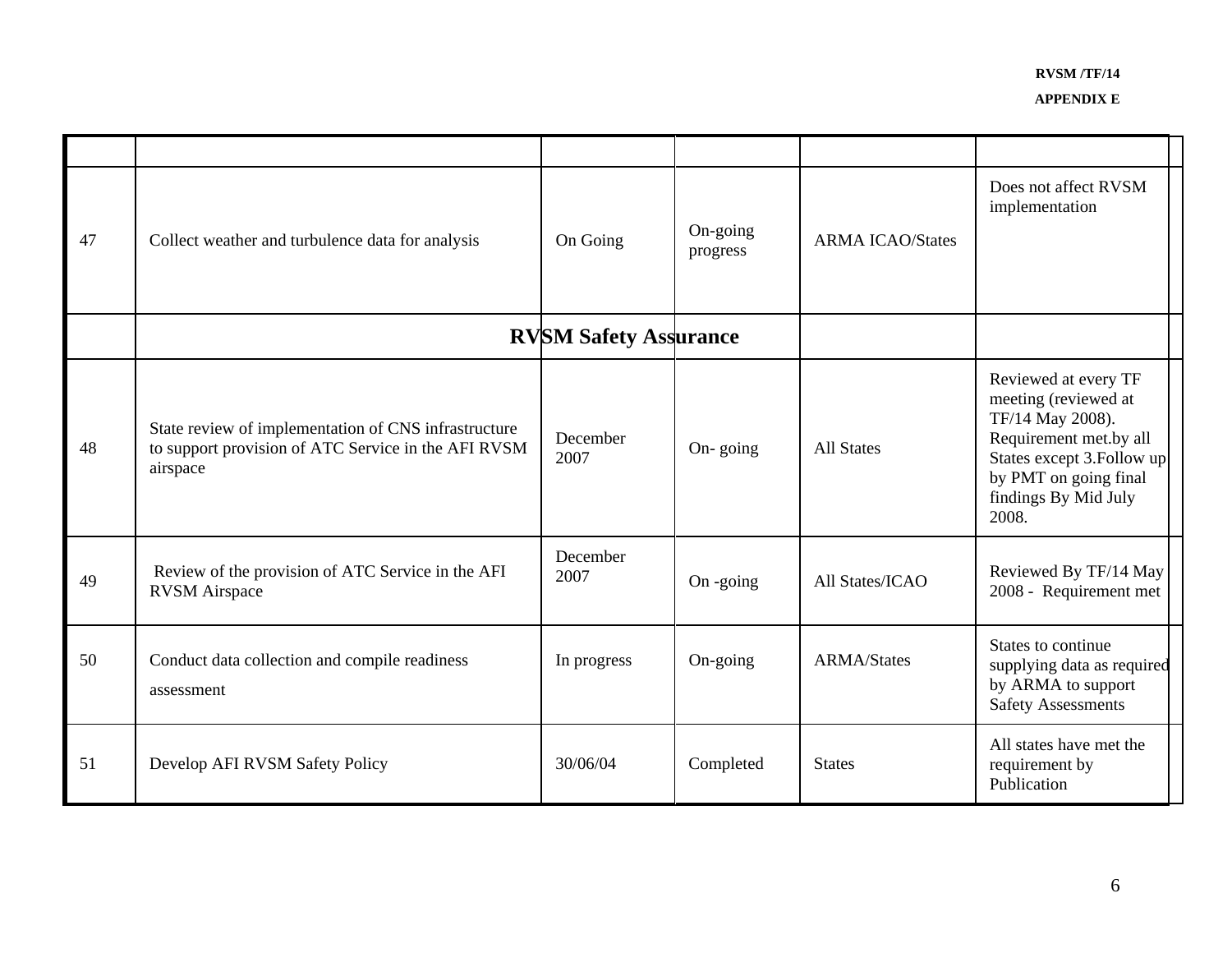| 52 | a) Submit final NSP's after validation comments have<br>being taken into account | October 06              | Completed               | <b>States</b>              | All States completed<br>March 2008.                           |
|----|----------------------------------------------------------------------------------|-------------------------|-------------------------|----------------------------|---------------------------------------------------------------|
|    | b) Conduct NSP workshops facilitated by ATC experts                              | July 05                 | Completed               |                            |                                                               |
|    | c) Update State readiness document                                               | October 06              | On going                | <b>ICAO</b>                | TF/14 reviewed and<br>another review in<br>progress June 2008 |
| 53 | RVSM Functional Hazard Assessment (FHA)                                          | $4 - 8/04/05$           | Completed               |                            |                                                               |
| 54 | <b>Validate Functional Hazard Assessment</b>                                     | 31/05/05                | Completed               |                            |                                                               |
| 55 | <b>RVSM Collision Risk Assessment II</b>                                         | Oct 06                  | completed               | ARMA/ICAO//Cons<br>ultants |                                                               |
| 56 | <b>Validate Collision Risk Assessment</b>                                        | August 2007             | completed               | Approved by TF/13          | Approved by APIRG                                             |
| 57 | <b>RVSM Collision Risk Assessment III</b>                                        | January 2008            | completed               | ARMA/ICAO/Consu<br>ltant   |                                                               |
| 58 | AFI Pre-Implementation Safety Case                                               | September<br>2007       | Completed               | ARMA/ICAO/Consu<br>ltants  | To be submitted to ANC<br>in June 2008                        |
| 59 | AFI Pre-Implementation Safety Case: ANC                                          | February/Marc<br>h 2008 | Completed<br>April 2008 |                            | PISC to be sent to the<br>ANC for approval in June<br>2008.   |